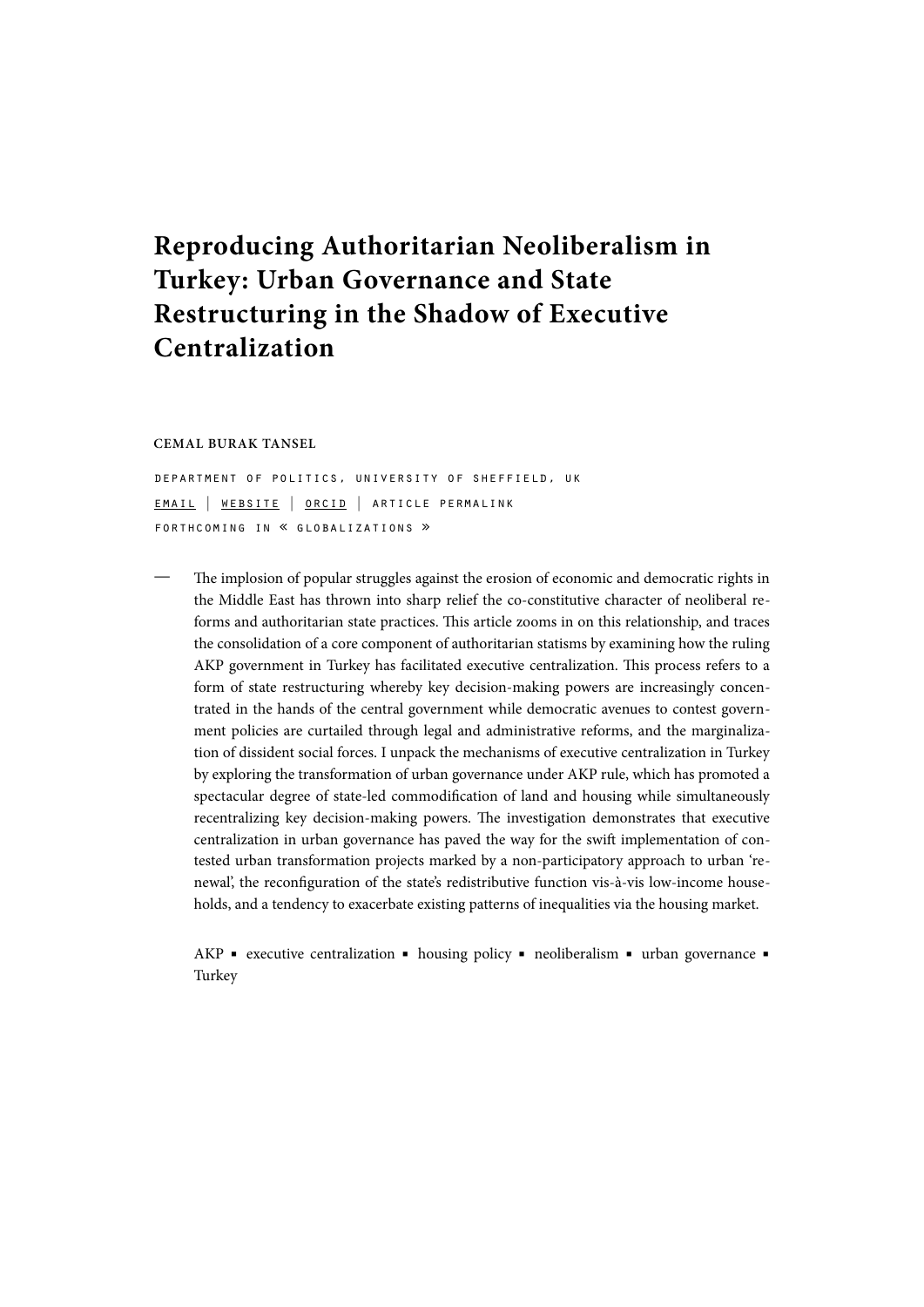# **Introduction**

Summer 2013 in Turkey was marked by an eruption of mass uprisings following an initial occupation aimed at the protection of green space in downtown Istanbul. The Gezi Park protests quickly spread throughout the whole country and mobilized an estimated 2.5 million participants in 79 provinces out of a total 81 (Amnesty International, 2013, p. 56). The rapidly developing wave of mobilization succeeded in bringing together a distinct coalition of social forces, which expanded the parameters of the protests to incorporate a set of broader issues related to the ruling Justice and Development Party (AKP) government's dubitable approach to democratic rights and accountability, economic development and public participation. This sustained and widespread mobilization, combined with the government's heavy-handed response to the protests, received considerable international attention and helped highlight what some considered the AKP's 'authoritarian turn' (Benhabib, 2013). While the AKP government's harsh response was, indeed, emblematic of a single-party rule that tolerated little opposition both in and outside the parliament, the violent spectacle of the state repression displayed at Gezi captures only a single facet of a broader governing logic of 'authoritarian neoliberalism' that had long deined the AKP era (Tansel, 2018a). As such, it is necessary to contextualize Turkey's 'authoritarian turn' against the background of the systematic, yet perhaps less perceptible, transformations wrought in the fabric of the country's legal, administrative and bureaucratic mechanisms.

 In order to contribute to recent discussions on the linkages between neoliberalism and authoritarian state practices across various socio-spatial contexts, here I argue that the AKP has relied on a high degree of political re-centralization, which operates in conjunction with—not in spite of—its wholehearted adoption of a neoliberal macroeconomic programme (see also Cozzolino in this special issue). This centralization not only privileged the executive as the sole arbiter of social and economic policy at various levels of governance, but also facilitated the party's increasingly recognized authoritarian drive by systematically blocking democratic and popular avenues for contesting its policies. I substantiate this argument by exploring the sweeping reorganization of the policy frameworks and institutions of urban governance with particular focus on the Housing Development Administration of Turkey (hereater will be referred to as TOKİ, and the Administration). Analyzing the Administration's trajectory under the aegis of AKP rule provides us a productive avenue with which to disentangle the broader processes of executive centralization, whereby AKPauthored reform strategies have resulted in the domination of central-decision making bodies over residents, regulatory bodies and other stakeholders.

his argument is leshed out through an analysis of the legislation produced or revised by AKP governments, which is then contrasted with a set of ethnographic insights on urban transformation projects compiled from the existing critical literature on urban governance. As the paper's primary aim is unpacking the legal and administrative facets of executive centralization, ethnographic material from urban transformation projects is harnessed as an auxiliary resource and the indings utilized from the literature are cross-referenced with multiple sources. Methodologically, while the paper is deeply rooted in the extant discussions on Turkish neoliberalism, it contributes to our understanding of the relationship between neoliberalism and authoritarianism in other contexts (see also numerous papers in this special issue, especially those by Jenss and Kreitmeyr). The paper also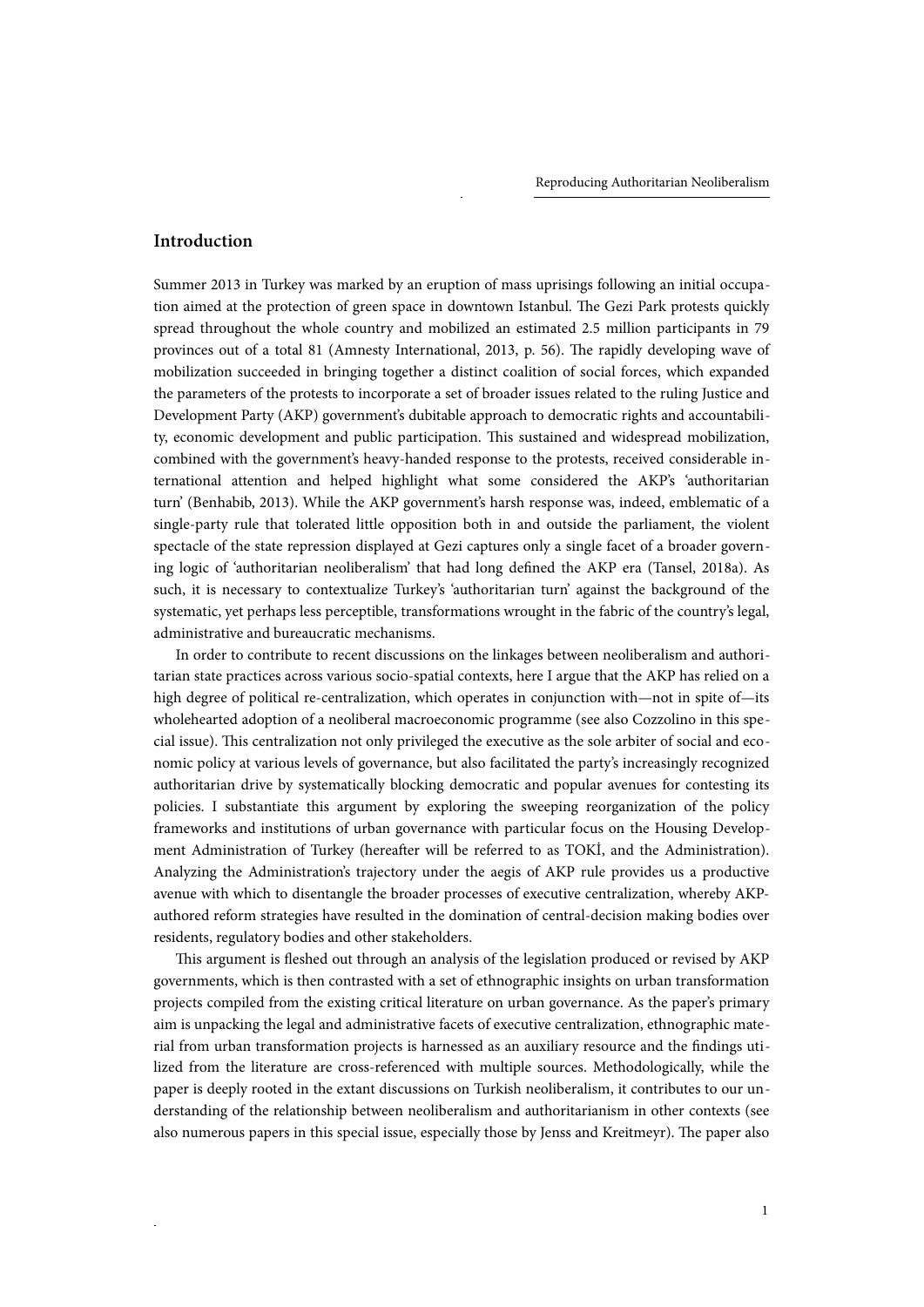highlights that a greater emphasis on unpacking this particular relationship is necessary to study similar cases of democratic debilitation that are commonly discussed under the aegis of democratic backsliding (see Tansel, 2018).

 In the irst section below, I provide an overview of the AKP-led neoliberalization and a preliminary conceptual map to highlight the linkages between executive centralization and neoliberalism, with particular reference to the transformation of urban governance. This is followed by an analysis of the sweeping legal and administrative reforms enacted by AKP governments in urban policy, which have greatly increased the competencies of TOKİ and restructured the Administration as the executive's arm in facilitating urban transformation projects. The final section offers a panoramic look at the ways in which the legal and administrative reforms have shaped urban transformation projects in the AKP era, and how these contested projects ended up commodifying land and housing while reproducing the extant lines of inequalities faced by the urban poor and low-income households that they were ostensibly designed to assist.

### **Executive centralization and neoliberalism in the urban frontier**

Before detailing the transformation of urban governance in Turkey, it is important to briely recount the parameters of the AKP-led neoliberalization, as it was against this background that the party instrumentalized urban transformation as an engine of economic growth and stability, and relied on a renewed TOKİ-driven agenda of public-private partnerships to commodify housing and land across the country.

The AKP assumed office in 2002 following the inability of a centrist coalition to resolve the twin crises of neoliberalization which fully broke out in the economic and political realms in 2000-2001. Instead of mounting a challenge to the principles of liberalization that underpinned the preceding decade of economic instability, the irst AKP administration largely adopted a set of prescriptions provided by the IMF, and the successive governments have prioritized inlation targeting, iscal austerity and a considerably broadened privatization programme (Yeldan & Ünüvar, 2015, pp. 15-16). hese policy priorities have resulted in a macroeconomic balance sheet that boasts inlation reduction, high FDI inlows generated by speculative capital movements, an initial period of high GDP growth rates, and improvements in GDP per capita. The final two benchmarks mirror the coeval performance of many other 'emerging countries' rather than signal an exceptional feat (see Tansel, 2017a). Yet, despite the oft-overstated assessments of this performance, the AKP programme has failed to tackle unemployment and chart a route out of the country's trajectory of 'jobless growth' (Yeldan & Ercan, 2011). he aggressive labour market restructuring pursued by AKP governments has placed considerable constraints on the prospects of wage increases for most workers, while simultaneously buttressing the employers' ability to shrink employment rights (Bozkurt-Güngen, 2018). Coupled with the rapid expansion of the scope and availability of financial products, wage stagnation has precipitated a record level of household indebtedness whereby 'household debt reached 41% of disposable personal income in 2010, implying a 6-fold increase since the end of 2003' (Karaçimen, 2015, p. 752).

 As many observers have noted, cities have not only played an instrumental role in the AKP's ability to undertake key pillars of its economic programme, but they have also become the concrete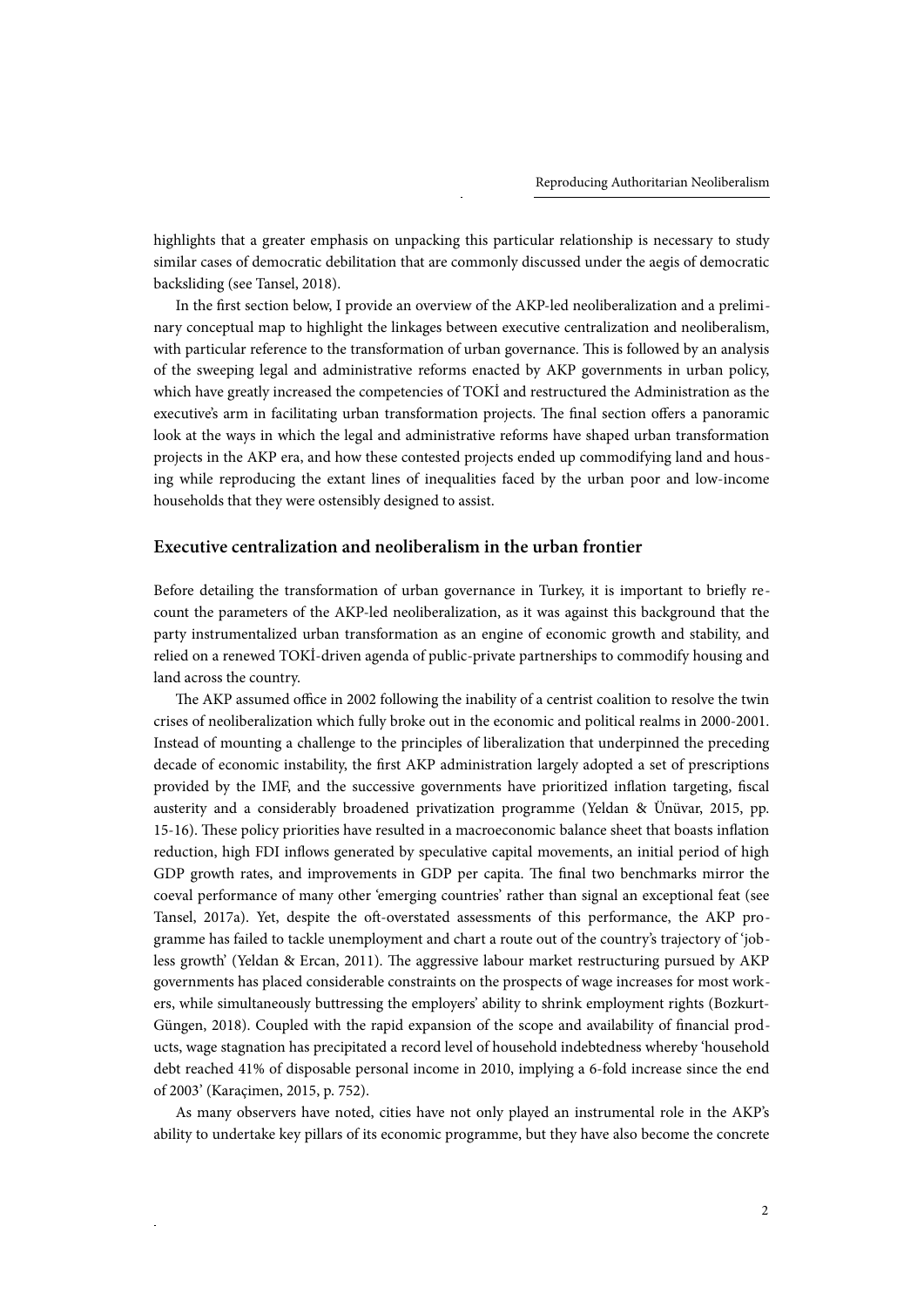Reproducing Authoritarian Neoliberalism



arenas for the party to demonstrate the apparent 'success' of its policy initiatives and its ability to 'serve' the people (Balaban, 2011). he urgently-needed capital inlows required by the rapid growth model propelled a search for new spaces to valorize and direct investment into, while the construction sector experienced a drastic expansion, thanks in no small part to the urban renewal and transformation projects devised and distributed by an increasingly ambitious TOKİ. TOKİinitiated public-private partnerships effectively refashioned the Administration's operation as a 'catalyst for the private sector' (Atasoy, 2016, p. 671), a role explicitly championed by the Administration itself (TOKİ, 2011, p. 7).

<span id="page-3-0"></span> TOKİ projects are responsible for 9.2% of Turkey's annual housing production. Between 2003 and September 2017, building permits for more than 2 billion  $m<sup>2</sup>$  were issued to facilitate the construction of approximately 1.7 million new buildings (TÜİK, n.d. A; Figure 1). Between 2003 and 2016, the Administration itself initiated the construction of 737,136 housing units with a stated aim to complete a total of 1.2 million units by 2013 (TOKİ, 2016, p. 10). his spectacular investment in built environment and state-supervised housing initiatives have propelled the construction industry to constitute an important share of the country's overall GDP—8.9% in 2016—and to grow by an average of 5.9% annually between 2003 and 2014 (Daily Sabah, 2017; Erol & Unal, 2015, p. 9). It is within this context that the role of the construction sector and the urbanization of capital have gained prominence as explanans of the AKP's hegemony, leading some scholars to establish a positive causal relationship between the AKP's housing policy and the party's electoral performance (see Marschall et al., 2016). AKP cadres have also utilized the demonstrable transformation of cities with new spaces of consumption, housing and 'megaprojects' as direct evidence of the government's ability to modernize and transform the country, a strategy that aimed to appeal both to the Turkish electorate and the international capital that the government was keen to attract.

 While the AKP's agency in prioritizing this programme of economic development through urban transformation is undeniable, the socio-economic processes that facilitated this model should be linked both to earlier trends in urbanization in Turkey as well as to the systemic pressures generated by the country's uneven liberalization. Rapid commodiication of public land and the expansion of the real estate market under AKP rule were made possible by a proactive government policy that heavily relied on the state's expropriation and planning powers, and also by the antecedent, intensiied urbanization of capital in the 1980s and 1990s. As Louis Moreno (2014, p. 259) elucidates: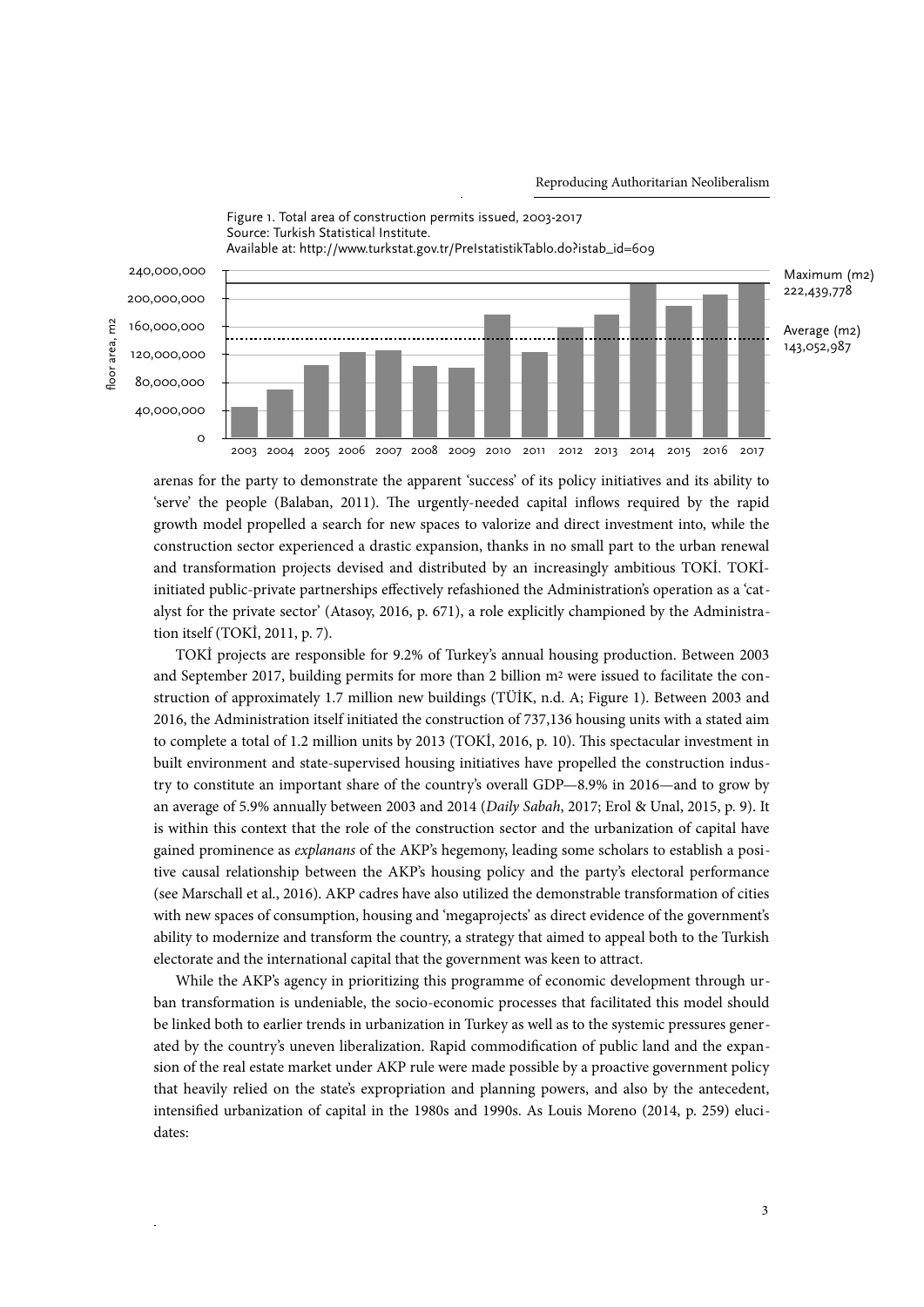

Figure 2. Total area of construction permits issued, 1984-2002

1984 1985 1986 1987 1988 1989 1990 1991 1992 1993 1994 1995 1996 1997 1998 1999 20002001 2002

urbanisation represented endless scope for capital to open up new channels of exploitation outside the closed field of the workplace. The city, comprising a fabric of social assets saturated with value, provided a space in which capitalism could re-fortify itself, through restructuring the ownership of the relations of production, consumption and collective consumption.

In Turkey, this process corresponded to a larger shit in economic management from import-substitution industrialization to neoliberalism, whereby the state's half-hearted attempts to regulate urbanization and the irregular housing stock began to clash with 'the emergence of entrepreneurial local government acting as a market facilitator, and the privatization of various municipal services such as transportation, housing, and provision of natural gas' (Bartu-Candan & Kolluoğlu, 2008, p. 12). hroughout the 1990s, the planned spaces of production and consumption increasingly infringed on public land in desired residential and commercial locations as well as on gecekondu neighbourhoods,<sup>1</sup>while the perceived *function* of urban land—from the perspective of both capital and the state—changed from being an 'an instrument to accommodate the growing labouring classes' to 'a new area of economic investment open to both national and international capital' (Saraçoğlu & Demirtaş-Milz, 2014, p. 192).

 Yet the trend towards a greater concentration of capital in cities and a more permissive policy environment did not trigger the type of large-scale transformation and housing projects that now marks the AKP era. For example, between 1984 (the year the Mass Housing Fund was established) and 2002, the total area for which construction permits were granted was approximately 1.2 billion  $m^2$ -roughly the same area for the construction permits issued *only* in Istanbul between 2003 and 2014 (Çavuşoğlu & Strutz, 2014, p. 142). Between 1984 and 2002, the average loor area for granted construction permits per annum roughly amounted to 64.6 million m<sup>2</sup>, whereas the same figure more than doubled to approximately 143 m2 during the AKP's fourteen-year rule (2003-2017)  $(TÜIK, n.d. B; Figure 1 & 2).$ 

his picture compels us to zoom in on the methods and mechanisms particular to the AKP-led state apparatuses and on the initiatives undertaken by the government since 2002. In addition to the availability of cheap credit, the AKP's key 'success' was its ability to deploy state apparatuses to facilitate and shelter capital lows. In effect, the policies have shepherded domestic and foreign capital flows into what David Harvey (1985, pp. 6-7) termed 'the secondary circuit of capital', which consists of 'long-term assets, particularly those constituting the built environment'. Harvey suggested that the movement of capital from the 'first circuit' (comprising activities that produce surplus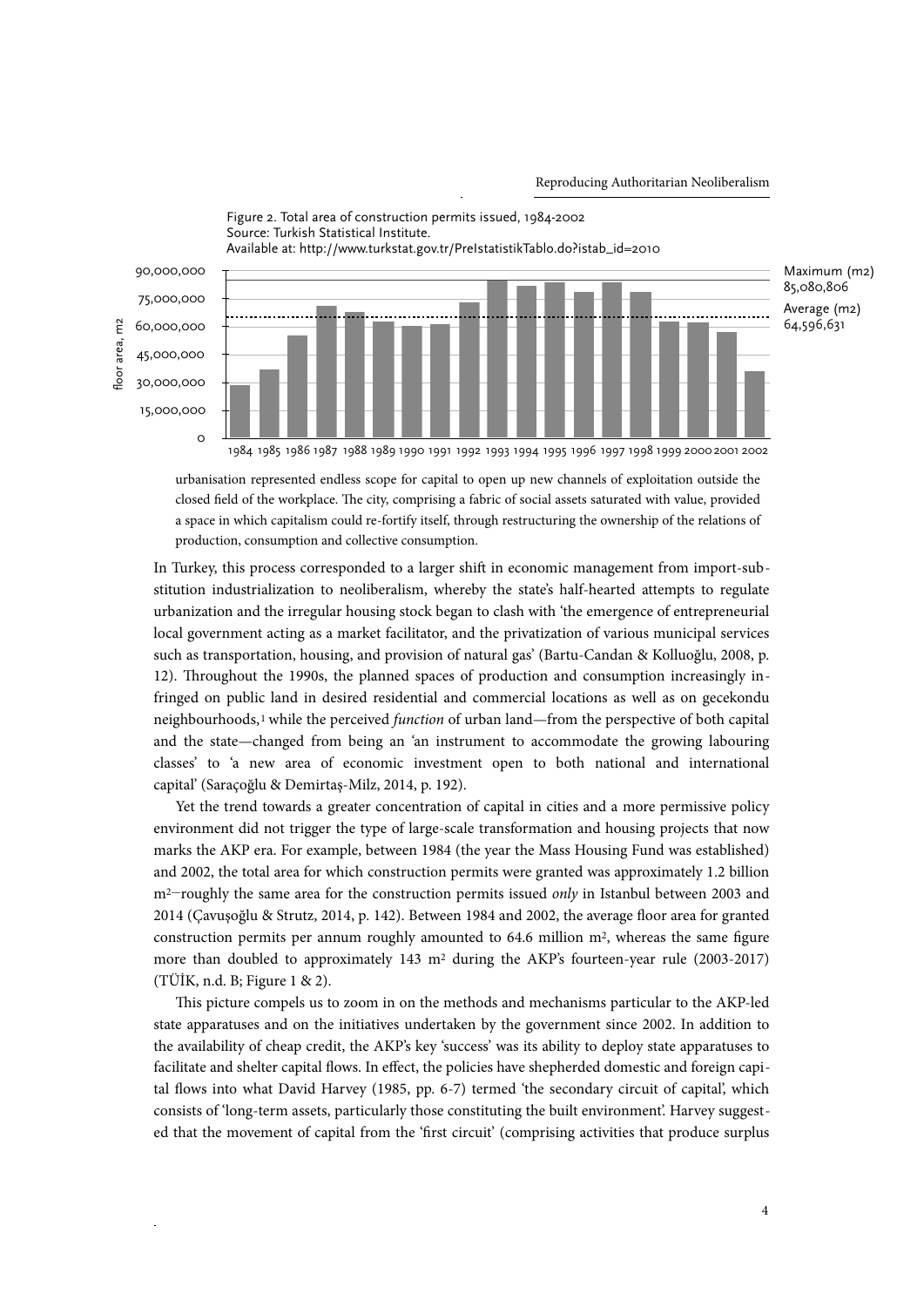value) into the 'second' functions as a temporary displacement of the crisis tendencies of overaccumulation. Yet, this 'switching' between the circuits poses significant problems for individual capitalists, and Harvey indicated that it would be a feasible option only if a 'functioning capital market' and 'a state willing to finance and guarantee long-term, large-scale projects with respect to the creation of the built environment' existed (ibid., p. 7). My contention here is that AKP governments have effectively fulilled this role by manoeuvring the Turkish state to become a facilitator of largescale urban transformation and housing projects that both absorbed surplus capital—as Harvey's theory presumes it would—and heightened the scope and pace of the commodification of land through land and property transfer (see also Bruff & Starnes in this special issue on the importance of remaking households to neoliberalism).

It is crucial to underscore that this process was made possible by a significant transformation of the state's administrative and legal branches in managing urban governance, as well as the deployment of its coercive apparatuses to secure the continuation of contested projects. The main mechanism I highlight here is executive centralization, which, in this particular context, refers to the degree to which the key decision-making powers in urban governance have been transferred to the central government through the empowerment of TOKİ—which operates under the Prime Ministry—and the legislative changes that have granted extraordinary expropriation powers to the state and invalidated the inluence of relevant auditing and regulatory authorities, residents and civil society groups.

his trend towards 'centralization', rather than constituting an exception to an assumed neoliberal logic of 'marketization' or the privileging of private actors, *enables* further commodification while also signalling the importance of certain mechanisms that distinguish the Turkish case from some well-established examples of neoliberal urbanization. For example, Swyngedouw et al.'s (2002, p. 561) inluential work on neoliberal urban policy in the European Union (EU) asserts that neoliberal urbanization is defined by a degree of institutional fragmentation whereby the 'formal government structures' are 'subordinated to new institutions and agencies, often paralleled by a significant redistribution of policymaking powers, competencies, and responsibilities'. The case studies they cite suggest that neoliberal urbanization shits the onus from public input to experts and a 'fusion of technical, economic, and political elites', and it reduces the 'role of the public in general and of traditional organized groups in particular, with a consequent loss of democratic accountability' (p. 579).

<span id="page-5-0"></span> While the Turkish case mirrors many of these processes, it is important to highlight the following two qualifiers. First, the restructuring of urban governance during the AKP-led neoliberalization have not only excluded public participation in the design and implementation of large-scale projects, but it has also minimized the role of critical expertise. Centralization has consolidated and expanded the arms of the executive in shaping key decision-making processes, and has built a legal and administrative firewall around the urban transformation projects that many independent experts and professional associations have attempted to contest—all of which represent instances of 'preemptive discipline' (Tansel, 2017b, pp. 3-5; Bruff, 2014, p. 123). This does not contradict the overall thesis of Swyngedouw et al., as they also underline that the fragmented governance forged by neoliberal urbanization leads to 'the adoption of discretionary forms of management', and it helps create 'the conditions for the establishment of centralized and more autocratic' forms of deci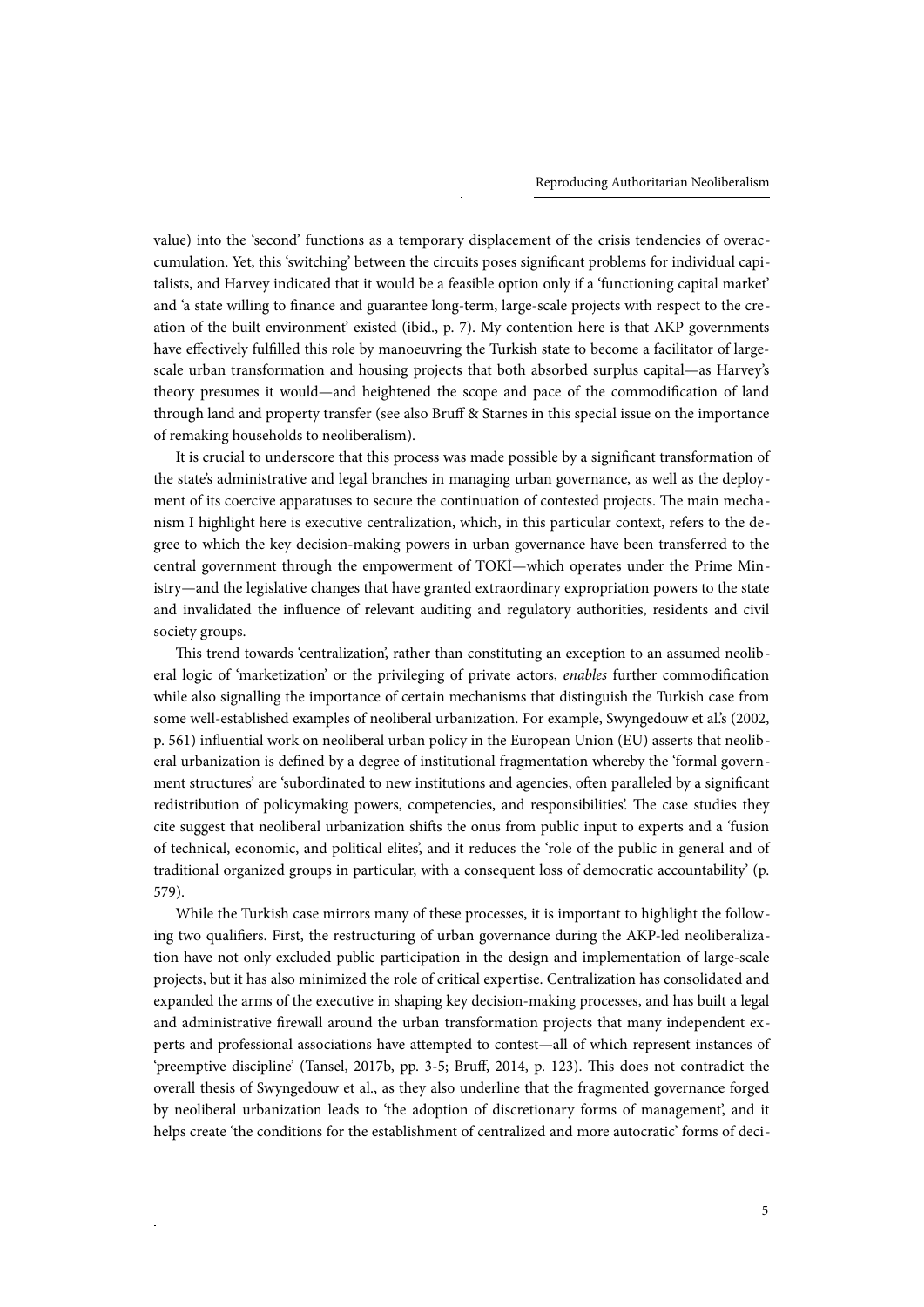sion-making (2002, p. 570). Nevertheless, the specificities of the Turkish case require some adjustment to the original argument.

 Second, 'centralization' in the Turkish case does not necessarily refer to a complete reversal of the devolution of decision-making powers to local government. Many instances of administrative reform enacted by the AKP—particularly those that were propelled by EU accession negotiations in the irst decade of AKP rule—explicitly aimed at furnishing greater powers to local authorities. Metropolitan Municipality Law No. 5216 and Municipality Law No. 5393 are clear examples of this orientation, as they both removed a number of central government controls over municipalities and encouraged the participation of civil society groups in local government initiatives (Bartu-Candan & Kolluoğlu, 2008, p. 13; Lelandais, 2014, pp. 1792-1793; Doğan & Stupar, 2017, p. 283). Yet the AKP's administrative restructuring has failed to produce a tangible decentralized structure of power at local and regional levels; or in other words, the reforms that were supposed to facilitate a transfer of authority, power and control to local governments rarely amounted to a genuine institutional restructuring. Despite broad-ranging changes in municipal laws, the central government and its affiliated bodies (e.g. TOKİ) have not relinquished their intervention powers; on the contrary, in most cases, they ended up extending their control over local authorities. Correspondingly, various local administration reforms have increasingly amounted to 'step towards strengthening the power of TOKİ while weakening that of local governments' (Kayasü & Yetişkul, 2014, p. 217; Bayırbağ, 2013).

<span id="page-6-2"></span><span id="page-6-1"></span><span id="page-6-0"></span> Executive centralization has also reinforced the state's tendency to deploy coercion, and has resulted in the marginalization of public and non-governmental scrutiny of urban governance. As Annalena Di Giovanni (2017, p. 111) notes, coercion within the context of rapid urban transformation denotes a palpable increase in the scope and deployment of the state's repressive apparatuses, and 'a preemptive governance capable of legally restricting decision-making and auditing mechanisms. As polities must sustain the market of development investments and economic growth, policies are bound to restrict participation and accountability'. he expansion of the state's expropriation powers and TOKİ's exclusion from regulatory oversight have largely shielded urban transformation projects from legal contestation, while the heavy presence of the state's coercive apparatuses have aimed to minimize social mobilization against the projects.

# <span id="page-6-3"></span>**Establishing the mechanisms of preemptive discipline in urban governance**

<span id="page-6-6"></span><span id="page-6-5"></span><span id="page-6-4"></span>his section examines how the AKP's legal and administrative reforms have repurposed TOKİ to function as an agent of land and property transfer, and how these changes have been instrumental in reinforcing the overall trend of executive centralization in public policy under AKP rule. TOKİ was established in 1984 with the stated aim of facilitating state-backed inancing to housing projects.The Mass Housing Law of  $1984$ ,<sup>2</sup> which defined the parameters of the Administration's responsibilities, was envisioned as a potential panacea for the state's inability to expand housing provision for low-income families. Previous state-led efforts were largely deined by policies that prioritized offering subsidized credit, which oten received criticism due to their tendency to contribute 'more to the development of middle-class and even luxurious residential construction than to the realization of social housing projects' (Buğra, 1998, p. 308).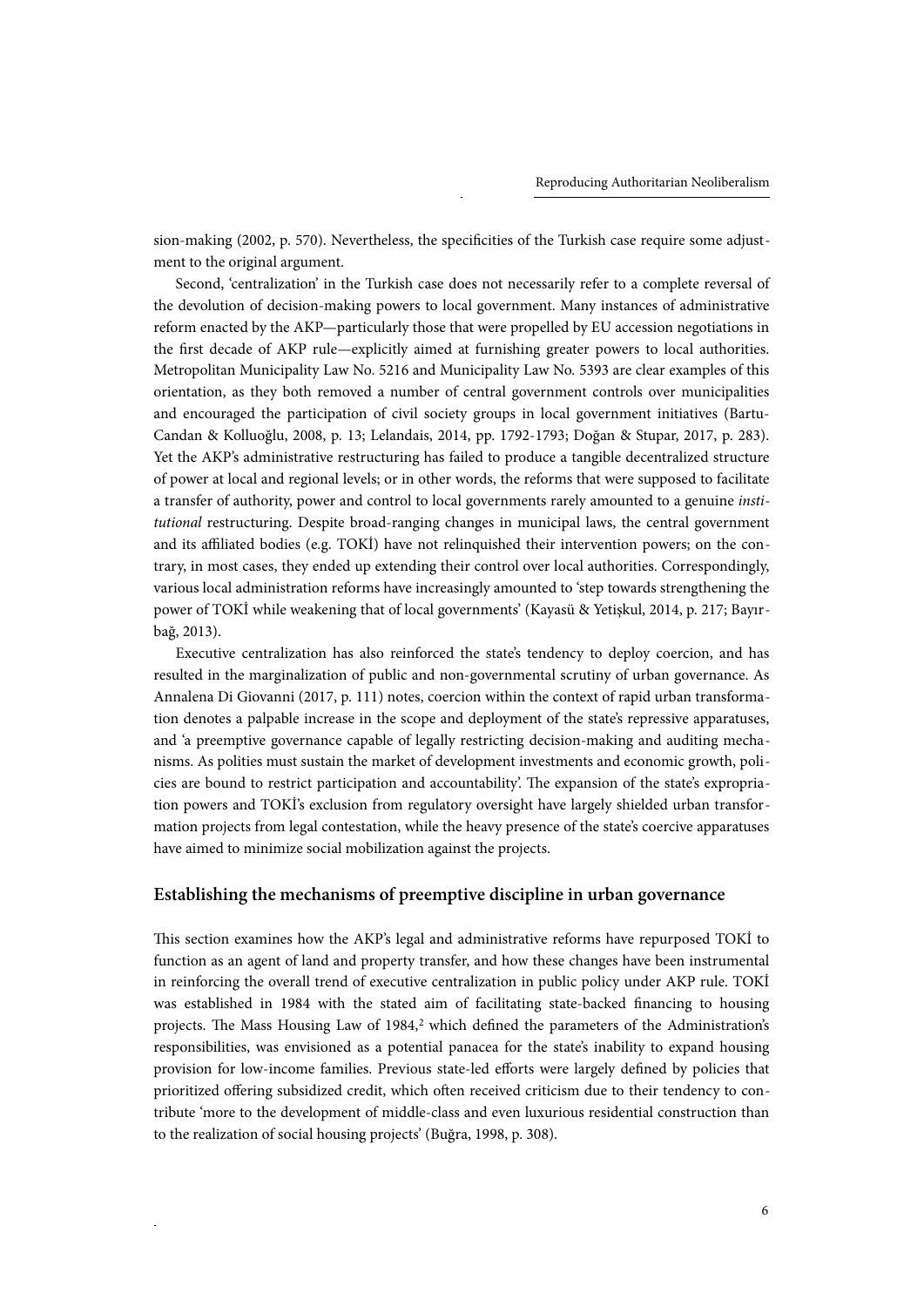<span id="page-7-0"></span>TOKİ's second incarnation under AKP rule was facilitated by a series of sweeping legal and administrative changes that radically enhanced the Administration's planning and financial powers while also bringing its operation under the full control of the executive. These reforms have given TOKİ the ability to expand considerably the scope of its projects, while also situating the Administration in the housing market as a 'private enterprise' as well as the regulator and facilitator of public-private partnerships in large-scale urban transformation and housing projects (Kayasü & Yetişkul, 2014, p. 216; Kuyucu & Ünsal, 2010, p. 1485). Correspondingly, TOKİ's share of the housing market rose from 1.1% in 2003 to 18.6% within four years (Karaman, 2013, p. 3418), while the value of its housing investments at the municipal level reached \$11 billion by 2014 (Marschall et al., 2016, p. 202).

<span id="page-7-1"></span>he AKP's ambitious efforts to place urban transformation at the heart of its socio-economic programme began as early as 2003, with the passing of key legislation that considerably expanded TOKİ's competencies and attached the Administration more closely to the government. Law No. 4966 amended the Mass Housing Law of 1984 (Law No. 2985) and extended the responsibilities of the Administration to include the 'provision of individual and collective credit for housing...financing projects that aim to regenerate gecekondu areas, [and] to protect and restore historical and localarchitecture<sup>'3</sup> TOKI was also granted the option to request the ownership of treasury land designated to be used in its own projects without any compensation, subject to the approval of the Prime Minister. With Law No. 5018 on the management of public finances, TOKİ's accounts were reallocated to a 'special budget', thus removed from the Turkish Court of Accounts' auditing remit.<sup>[4](#page-13-3)</sup> Shortly ater this, the Administration itself was removed from the control of the Ministry of Public Works and Housing, and attached directly to the Prime Minister's office.<sup>[5](#page-13-4)</sup>

<span id="page-7-2"></span> 2004-2008 represents a key juncture in urban governance in Turkey, as a series of laws passed in this period continued to expand TOKİ's powers. Law No. 5162 empowered the Administration to design and develop urban transformation projects, but also the authority to claim eminent domain, and thus the ability to expropriate any land or property owned by real or legal entities.<sup>6</sup> TOKİ gained the license to prepare and finance urban transformation projects in *gecekondu* neighbourhoods with a view to 'evacuating or reclaiming them through rejuvenation'. With Law No. 5162, the Administration was also authorized to establish partnerships with private companies, which would underpin its revenue-sharing partnership programme in the years to come.

<span id="page-7-4"></span><span id="page-7-3"></span> Law No. 5273 strengthened the Administration's grip on public land by abolishing the Urban Land Office, 'which was formerly responsible for the development and allocation of urban land according to the needs of different institutions and local governments' (Türkün, 2011, p. 70), and transferring 64.5 million  $m^2$  of public land to the TOKI's own portfolio.<sup>7</sup> An amendment made to Law No. 775 in 2007 enabled TOKİ to take ownership of treasury lands without compensation.[8](#page-13-7) Law No. 5366, ostensibly designed to protect and restore dilapidated buildings of historic importance, incorporated major conservation sites into the purview of urban transformation projects.[9](#page-13-8) Directly empowering municipalities in implementing urban transformation projects in such areas, the law dismantled the regulations on 'historical and protection zones', and exposed these sites to the prospect of expropriation (Kuyucu, 2014, p. 616n.7; Çavuşoğlu & Strutz, 2014, p. 143; Kayasü & Yetişkul, 2016, p. 217).

<span id="page-7-5"></span>he contingent empowerment of local authorities—in conjunction with the ongoing expansion of TOKİ—continued with Municipal Law of 2005 (No. 5393). Municipalities' competencies vis-à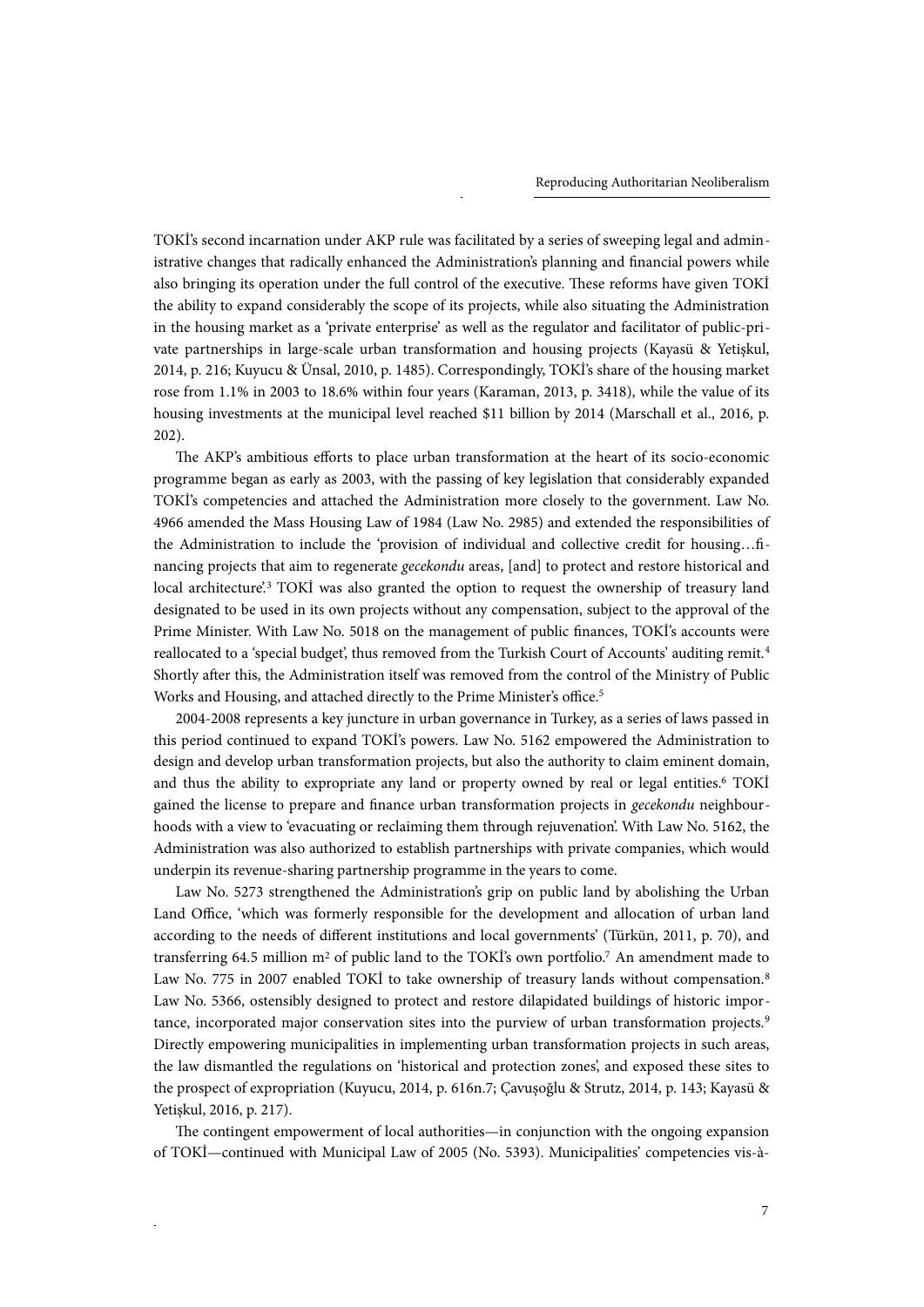vis urban transformation projects had already been enhanced with Law No. 5216 in 2004; but the 2005 law introduced a key new criterion for expanding the scope of urban transformation by entitling the municipalities with the authority to implement urban transformation projects to 'rebuild and restore decaying parts of the city.<sup>10</sup> As Kuyucu (2014, p[.](#page-13-9) 615) notes, the law 'specifies no concrete definitions or objective criteria of obsolescence, decay or dilapidation that should serve as the basis for designating areas as "transformation zones"', and this deliberate ambiguity 'opens up a dangerous degree of arbitrariness in decision making for municipal authorities' (see also Tepe, 2016, p. 77). These measures were designed to be implemented in partnership with TOKI and did not amount to any systematic realignment towards institutional decentralization. Further pieces of legislation passed in this same four-year period demonstrate clearly that the AKP's approach to decentralization was highly contingent and did not aim to disassemble the central government's control over key decision-making mechanisms. For example, Law No. 5793, passed in July 2008, readjusted the scope of local government regulation in urban transformation projects and stipulat-ed that TOKI can authorize its own projects even if they are not approved by local authorities.<sup>[11](#page-13-10)</sup>

Space does not permit a full exploration of all attempts to expand the scope of TOKİ's expropriatory powers and the public land available for urban transformation projects. However, two further key reforms should be briely highlighted before unpacking how urban transformation projects are developed in practice. The first concerns the AKP's successful bid in 2012 to redefine the legal status of forests. Effectively revoking the pre-existing constitutional guarantees that protected forested areas from commercial use, Law No. 6292 legalized the sale of 'lands that have lost their "forest" status (due to burning and cutting of trees)' (Atasoy, 2016, p. 662).<sup>[12](#page-13-11)</sup> By 2014, the state had completed cadastral work on the majority of lands that fell under this category and sold 1.573 million  $m<sup>2</sup>$  lands out of a total 3.45 million  $m<sup>2</sup>$  (Atasoy, 2016, p. 662). Commodification of forest lands was accompanied by a twin act which was promulgated in the same year. Law No. 6306 was presented by the government as a state-led effort to increase cities' resilience to disasters and to strengthen building codes and regulations, yet it neatly it into the existing trend towards executive centralization by empowering the Ministry of Environment and Urbanization and TOKİ in designating 'risk areas', which would then be earmarked for urban transformation projects under the guidance of the Administration.<sup>[13](#page-13-12)</sup> The law enforced a highly ambiguous definition of 'risk areas', which includes speciic buildings and zones under immediate 'disaster risk' and those in the proximity of such areas as well, thus allowing the Ministry and TOKİ to subject 'hypothetically all existing building stock' to the jurisdiction of the law (Eliçin, 2014, p. 151).

Broader reforms enacted by AKP governments have also had a significant impact on urban governance, as they have transformed the state's approach to informal housing. The new Criminal Code, passed in 2004, criminalized the construction of gecekondu housing for the first time and made it punishable by a five-year prison sentence.<sup>14</sup> Given the historical role gecekondus played in facilitating access to housing for the urban poor and the state's permissive approach to informal housing, criminalization was a major step in redefining the state's redistributive function vis-à-vis low-income households as well as its commitment to codifying, and further commodifying, land and housing (see also Jenss in this special issue). The law has resulted in the escalation of disciplinary measures directed at gecekondu areas, which took the form of widespread demolitions of whole neighbourhoods and increased surveillance and policing (Lelandais, 2014, pp. 1793-1794).<sup>[15](#page-13-14)</sup> The law also made the gecekondu neighbourhoods prime targets for TOKİ projects: the Adminis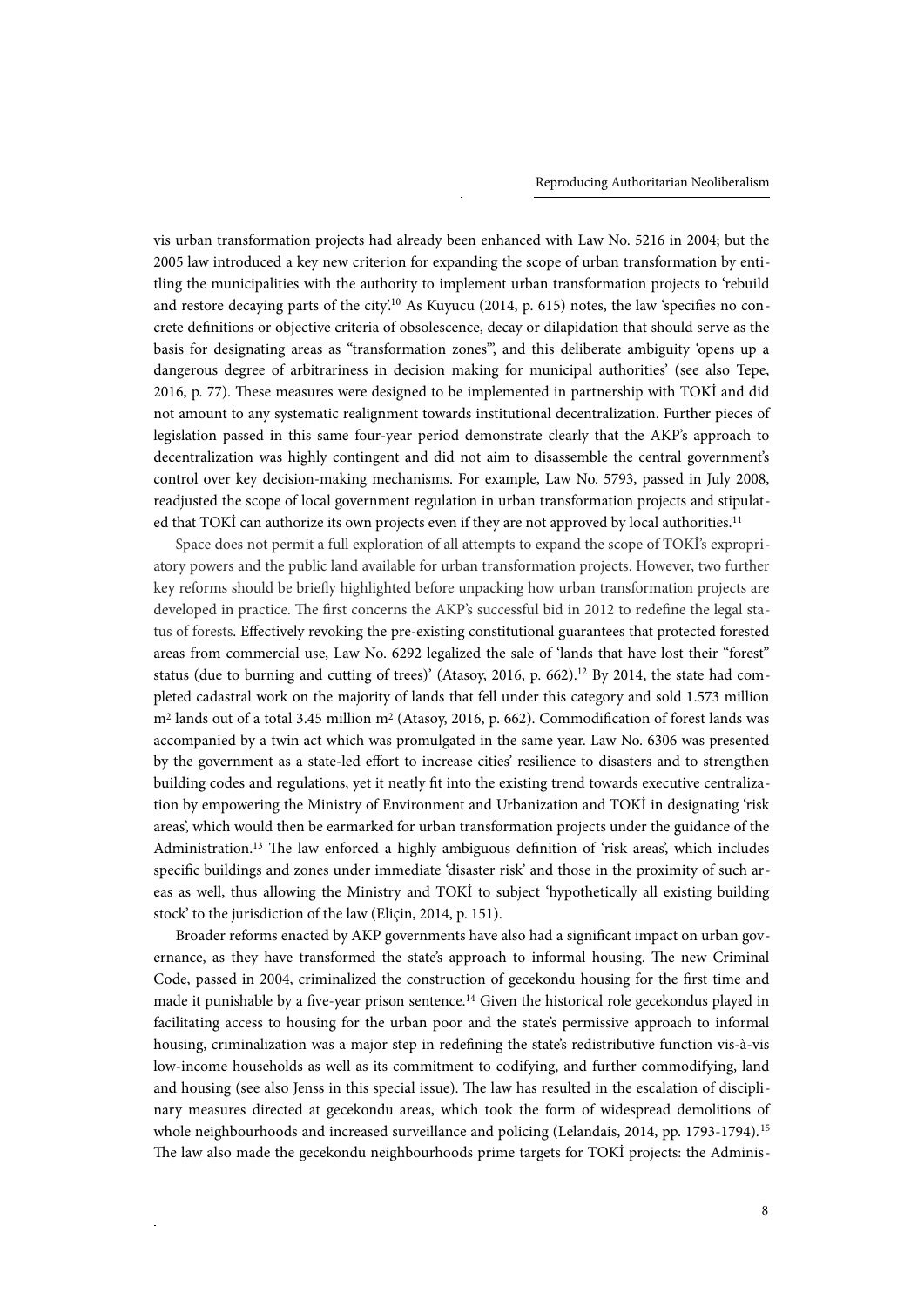tration was empowered to impose large-scale urban transformation projects in such areas and sought to transform them due to their high 'rent gap', i.e. 'the disparity between the potential ground rent level and the actual ground rent capitalized under the present land use' (Smith, 1996, p. 65; Karaman, 2014, p. 294; Saraçoğlu & Demirtaş-Milz, 2014, p. 179).

#### <span id="page-9-0"></span>**Reproducing authoritarian neoliberalism through urban governance**

The above-discussed legal and administrative reforms in urban governance reveal the gradual assembly of an infrastructure that reinforced executive centralization under AKP rule, yet examining how these changes were reflected in urban transformation projects exposes an even more drastic realignment of the state's productive and regulatory role in cities, and its relationship with the urban poor and various fractions of capital. This section will unpack the ways in which the AKP's authoritarian neoliberal rule has manifested in urban governance by reviewing a series of snapshots taken from TOKİ's major urban transformation projects. The aim of this exercise is to establish how urban transformation projects have (I) limited popular participation by adopting a top-down approach; (II) intensiied existing inequalities in the housing market; (III) displaced residents from their long-established spaces of social reproduction; (IV) exploited class and ethnicity-based divisions and deepened 'territorial stigmatization'; and (V) constituted a form of preemptive discipline by preventing (and, if necessary, violating) legal and social challenges mounted against the projects.

 One of the most immediate effects of the way in which executive centralization has taken hold of urban governance is the degree to which key decision-making processes have been transferred to TOKİ and the Ministry of Environment and Urbanization at the expense of local authorities, residents, and civil society groups. As highlighted above, this trend emerged against the background of ostensible empowerment of municipalities to develop and implement urban transformation projects while their competencies were, in practice, regularly subjugated to the demands of TOKİ. Instead of producing an institutional structure capable of relecting the needs of local authorities and populations, the reforms have placed the 'implementation of urban regeneration projects in the hands of central government from the beginning (land development and planning) to the end (property development and redistribution of property rights)' (Eraydın & Taşan-Kok, 2014, p. 119).

The ramifications of the AKP's top-down approach to urban governance can be traced in the way in which major transformation projects were conducted by the relevant local authorities and TOKİ, which are 'typically announced without any prior consultation with the locals and have resulted in the involuntary displacement of residents who have no right or means to participate in renewal schemes' (Erensü & Karaman, 2017, p. 26). The urban transformation project that aimed to 'regenerate' the neighbourhood of Sulukule in Istanbul embodies the contradictions of the AKP's contingent decentralization. Developed by TOKİ, the Istanbul Metropolitan Municipality and the local Fatih Municipality, the project began with an 'urgent expropriation decree' issued by the central government (Karaman, 2014, p. 296). While on paper the project aimed at the 'conservation of Sulukule'—a historic neighbourhood with a well-established majority Roma community—it was implemented without any substantial engagement with the residents, and widely criticized for the absence of participatory mechanisms that could integrate the needs and demands of the local population (Uysal, 2012, p. 16). A similar approach shaped the urban transformation project of the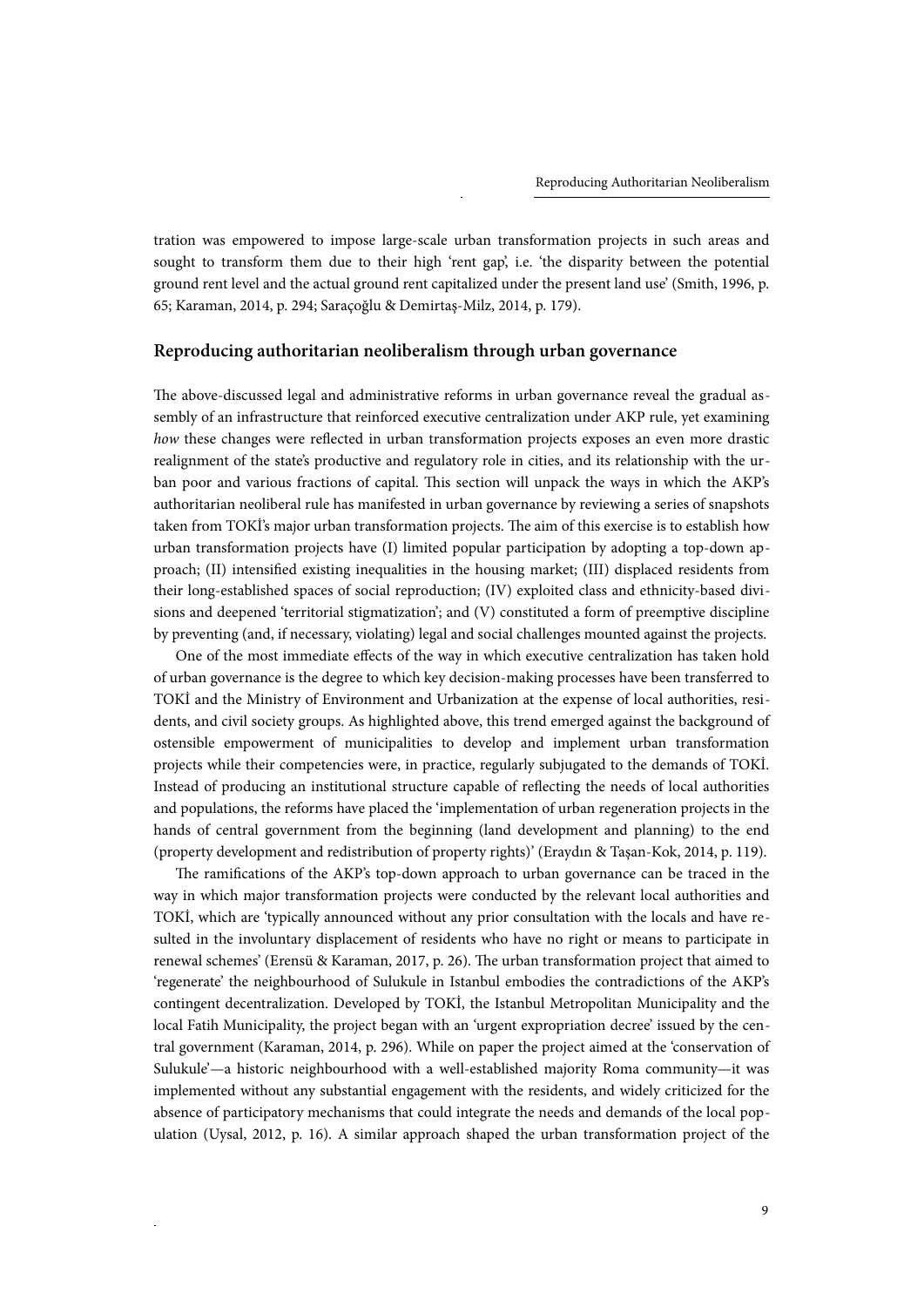Fikirtepe neighbourhood in Istanbul, whose residents resisted the resettlement plans proposed by the TOKİ's private contractors. The project could only proceed after the central government invoked Law No. 6306 to declare Fikirtepe a 'risk area', thereby preempting and undermining the residents' efforts to mount legal and social challenges (Tepe, 2016, p. 88).

 While TOKİ repeatedly underscores that the 'social housing projects' constitute the majority of its housing production  $(85.2\%)$ [,](#page-13-15) <sup>16</sup> the development and implementation of these urban transformation projects serve to reproduce extant inequalities in access to housing. he projects' inability to offer substantial solutions to the existing lines of stratiication in housing stems from both the highly financialized and non-participatory nature of the projects, and the specific history of the development of informal housing in Turkey. The *gecekondu* neighbourhoods that have been targeted by the TOKİ's 'renewal' projects proliferated within a context of uneven urbanization in and migration to the metropolitan areas in the second half of the twentieth century. Flows of migrant workers to the cities sustained the state's and the developing industries' labour needs, and successive governments' permissive approach to informal housing on public land—which gave birth to the *gecekondu* neighbourhoods—effectively helped them keep labour costs down (Lelandais, 2014, p. 1792; Karaman, 2014, p. 296). With the passing of amnesty laws in 1984 and 1985, the occupiers of gecekondu properties started claiming legal ownership and use rights through the state's land titling initiatives. hese legal reforms spawned what Tahire Erman (2001, p. 987) has called the 'apartmentalisation of gecekondus', whereby 'the once-owner-occupied/owner-built gecekondus were [replaced] by highrise apartment buildings in which the owner of the gecekondu land owned several apartments'. Those gecekondu residents who were able to access title deeds and legalize their ownership status thus profited from either selling their piece of once-public land or further developing their properties into larger units—a process which 'created a lucrative and hierarchical market structure that disproportionately beneits the more economically resourceful and better politically connected inhabitants' (Kuyucu, 2014, pp. 618-619; Enlil, 2011, p. 20).

 TOKİ's urban transformation projects exploited these legal ambiguities of informal housing tenure, and exacerbated the already stratified relationship between gecekondu tenants who lacked legal claims and protections, and those who owned titles or use rights. In most transformation projects, 'legal' residents of the targeted neighbourhoods, i.e. those who can prove their ownership or use rights, retain the option to stay in the same area and move into a new-build TOKİ unit. he residents who opt for this scenario are required to pay a sum which is calculated as the difference between the value of their existing property and the value of the new TOKİ unit they would own. This arrangement thus offers 'the promise of acquiring a house with a significantly higher market value, and in the case of gecekondu settlers, the transition to formal ownership status' (Karaman, 2014, p. 297).

The translation of this arrangement into practice means that *gecekondu* tenants who lack established legal rights are not eligible for compensation, and oten 'face direct eviction' (Karaman, 2014, p. 297). In the case of the Sulukule project, many tenants who could not afford the payment plan imposed by the project ended up abrogating their resettlement rights and selling their 'entitlement' to the new TOKİ properties to third parties (Uysal, 2012, p. 17; Karaman, 2014, p. 299). Meanwhile, residents who already possessed ownership rights had the opportunity to sell their properties at high profit margins (Uysal, 2012, p. 17). As such, the projects' promise of home-ownership often applies to those who already enjoyed secure tenures via the possession of deeds or use rights, while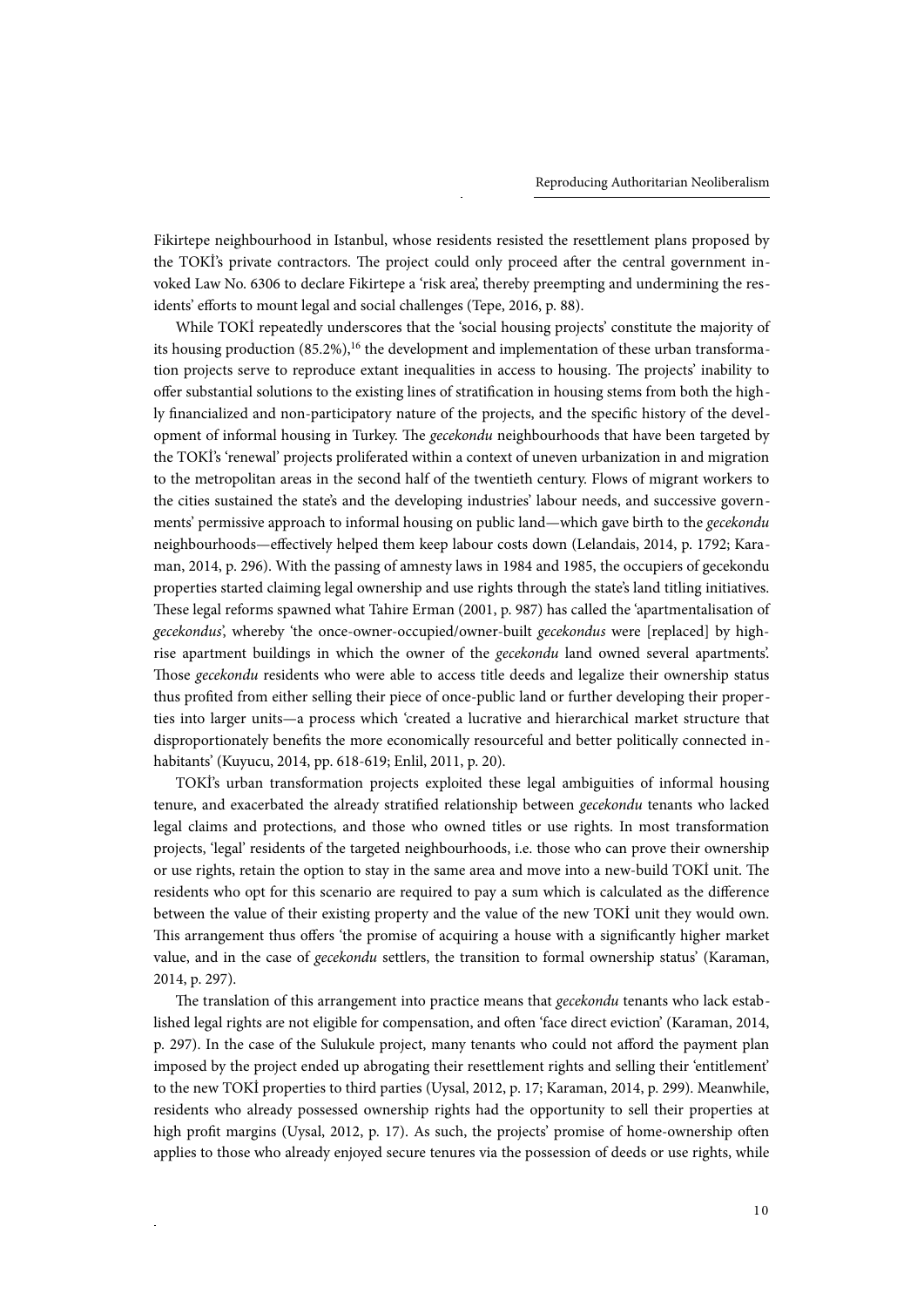tenants who lacked such legal claims are further pushed to a perpetual state of 'rental housing insecurity' (cf. Soederberg, 2018).

The exclusion of residents from participation in the planning and implementation of these projects, as well as the differential rights of resettlement possessed by owners and tenants, further serve to reproduce inequalities by displacing residents from their long-established communities and workplaces. The exclusionary effects often manifest in economic terms, as many resettled residents—particularly those who were tenants prior to resettlement—struggle to keep up with the mortgage payments and end up selling or leasing their new lats. Beyond this secondary cycle of displacement necessitated by economic hardship, the former residents of transformed neighbourhoods also face exclusion from their established spaces of reproduction. For example, Sulukule tenants were given the option to resettle in Taşoluk, a neighbourhood '40 km outside the city center' (Karaman, 2014, p. 299), an unpopular alternative that was accepted by few residents. As Karaman (2014. p. 299) notes, 'almost all of the tenants had moved to smaller substandard houses in the immediate vicinity of Sulukule or were pushed further away from the city center'. Likewise, the resettlement plan implemented in Kadifekale envisioned that the residents would be moved to a peripheral suburb 'isolated from the economic and social opportunities on offer in the city' (Saraçoğlu & Demirtaş-Milz, 2014, pp. 181-182).

 In addition to the difficulty of maintaining access to their workplaces ater resettlement, residents have faced the prospect of being physically cut off from their established 'mutual assistance networks', which have been crucial in reinforcing the urban poor's ability to reproduce themselves outside the 'formal' framework of social reproduction via market mechanisms (Lelandais, 2014, p. 1798). As noted by ethnographic evidence, resettled residents have oten lost access to informal practices that hitherto had increased their ability to purchase basic necessities (e.g. such as veresiye, a type of deferred payments commonly practiced in neighbourhood shops), and the stringently ordered TOKİ units built without the residents' input—and oten administered by private companies—have resulted in the destruction of communal spaces where residents used to grow their own produce (Bartu-Candan & Kolluoğlu, 2008, p. 23). Simultaneously, there is growing evidence that resettled residents are attempting to 'reappropriate' these highly regulated and managed spaces to re-establish their everyday practices (Erman, 2016).

This consistent attempt to order informal spaces and submit them to the state's logic of formalizing property relations has also been reinforced by an explicit securitarian discourse which has exploited class and ethnicity based differences to legitimize urban transformation (see also Jenss in this special issue). Public relations campaigns surrounding the urban transformation projects associated the targeted areas as zones of criminality and a general sense of urban decay, thus reinforcing an existing trend of 'territorial stigmatization' whereby 'discourses of vilification proliferate[d]' about neighbourhoods that had already been marked by a 'pervasive stigmata of poverty' (Wacquant, 1996, p. 125). This discourse manifested repeatedly in the statements and speeches of figures and authorities that played a key role in the projects. For example, in 2006, the then-Prime Minister Recep Tayyip Erdoğan described gecekondu neighbourhoods as a 'tumor that has surrounded our cities' and highlighted that 'removing this tumor' was the government's main priority (quoted in Kuyucu, 2014, pp. 613-614). The transformation of neighbourhoods with large Kurdish and Roma communities, such as Ayazma and Sulukule, has been justiied by paternalistic narratives that emphasized the implicit otherness of such communities and an aggressive rhetoric that 'played upon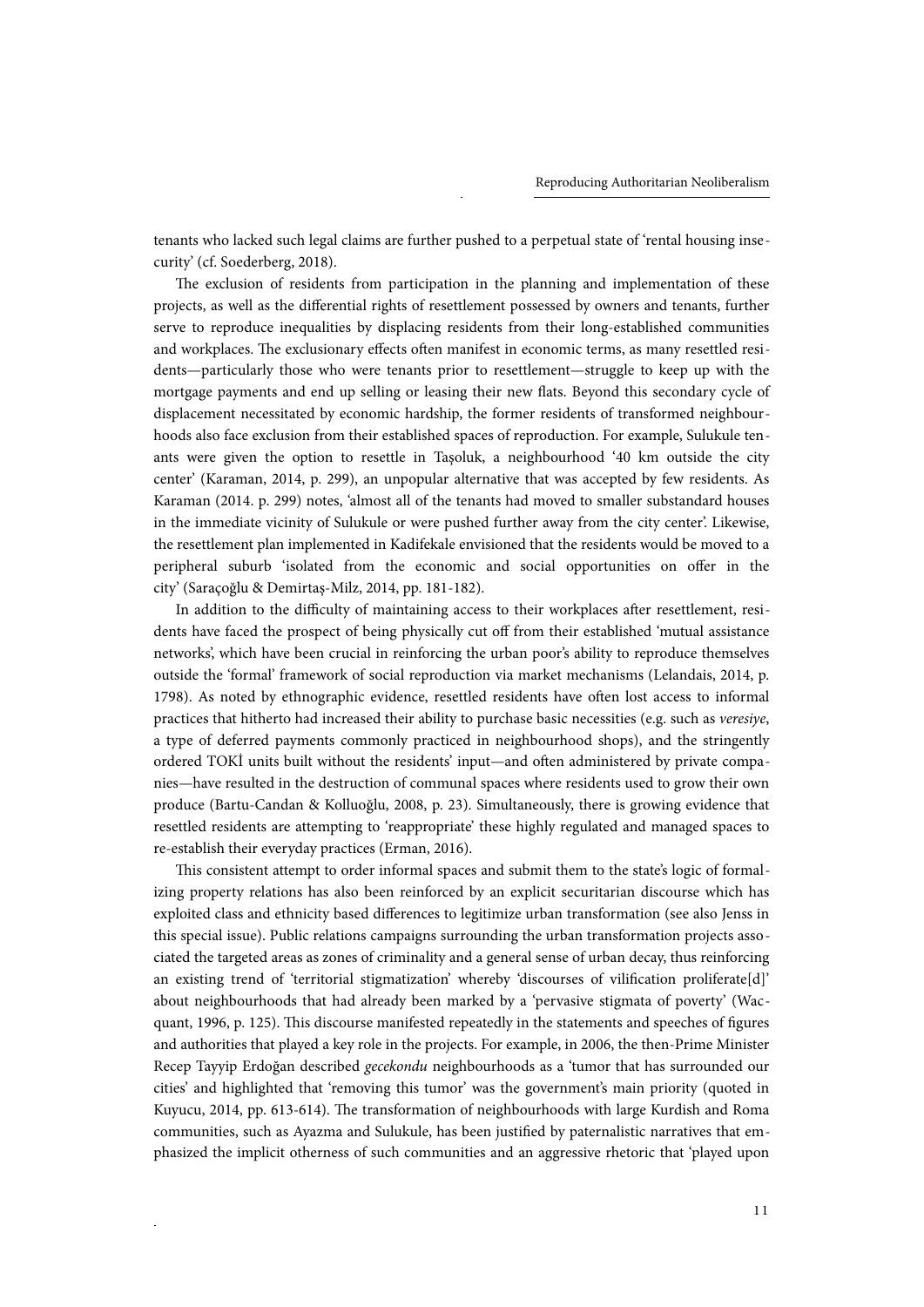the racist prejudice according to which Kurdishness is equated with political disloyalty, quasi-feudal primitivism, general anti-social attitudes and criminality' (Lovering & Türkmen, 2011, p. 84; Uysal, 2012, p. 15; Karaman, 2014, p. 293).

 Finally, it is important to highlight that despite the preemptive disciplining of dissent against urban transformation projects, residents and civil society organizations succeeded in mounting important challenges. These mobilizations took the form of legal efforts aimed at chipping away at the judicial armour of the projects as well as grassroots movements that brought together residents and regional/national civil society organizations to contest the terms of the proposed transformation. Some of the legal challenges brought about by residents and NGOs have been successful in courts, resulting in temporary interruptions to constructions and the partial revision of transformation plans in neighbourhoods such as Başıbüyük and Tarlabaşı (Lovering & Türkmen, 2011, p. 91; Kuyucu & Ünsal, 2010, pp. 1488, 1495). The effectiveness of this strategy has been limited due to the previously-discussed legal reforms which have drastically increased the scope of TOKİ's competencies, and to the fact that many of those rulings in favour of the projects' cancellation were later annulled by appeal courts. Nevertheless, the legal firewall built around the AKP's urban transformation strategy as well as the state's deployment of its coercive arm to preserve the projects has created a mutually reinforcing cycle of grassroots activism. As Tepe (2016, p. 95) notes:

he administratively nonnegotiable nature of URPs [urban renewal projects] introduces judicial venues as one of the most effective ways to contest them…Yet the local governments consistently disregard court decisions and reinforce the key role of central and local governments without judicial accountability. Paradoxically, the ineffectiveness of court decisions both increases political apathy and mistrust among residents as well as makes political activism the only viable option to challenge the URPs.

herefore, while the extended judicial protection of the urban transformation projects, as well as TOKİ's ability to ignore contravening court decisions, constitute an important barrier to challenging these developments on legal grounds, the mechanisms of preemptive disciplining also heighten the possibility of coordinated grassroots action between residents, NGOs and other political actors by, in effect, channelling their opposition to the streets.

## **Conclusion**

his article has analyzed the constitution of authoritarian neoliberalism through urban governance in Turkey, but the reader should not assume that the processes and practices that underpin the developments I have discussed are applicable only to questions of urban policy. It is vital to stress that the rapid centralization of decision-making processes and the accompanying legal and administrative measures taken in this specific policy area directly echo similar developments that AKP governments have put in motion in other key ields; hence the importance of recognizing them as individual nodes of a wider model of governance that I identify as authoritarian neoliberalism. The trajectory of administrative reform during the AKP era has followed the same pattern of recentralization in the guise of contingent decentralization. For example, the approach to privatization—the pace and value of which have increased dramatically since 2003—reveals an identical tendency for 'streamlining' procedures with a view to removing institutional and regulatory barriers against privatization (Angın & Bedirhanoğlu, 2013; Tansel, 2017a). As Buğra & Savaşkan (2004, p. 82) have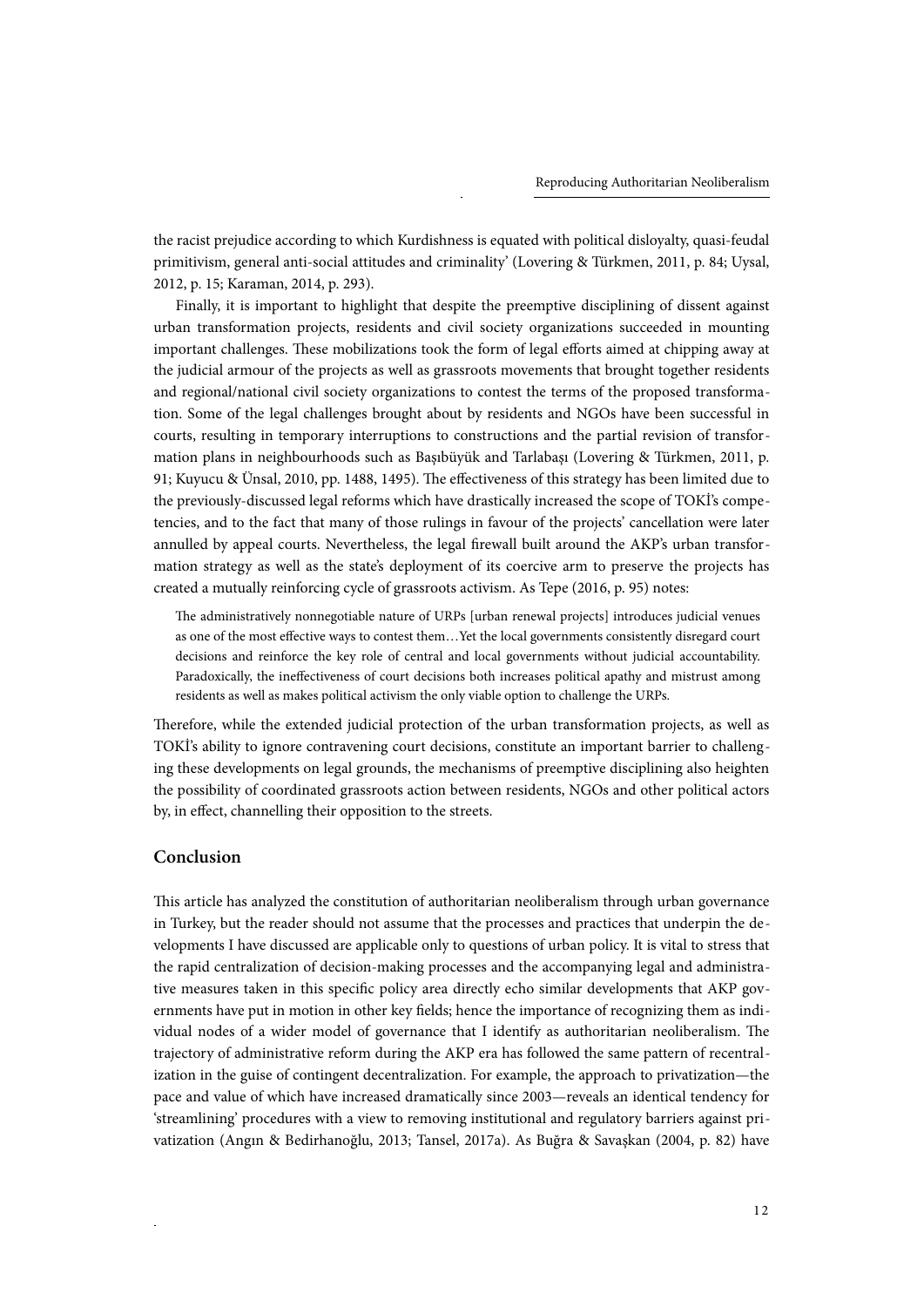noted, since 2003 AKP governments have amended existing laws and passed new pieces of legislation which have 'simpliied bureaucratic procedures, expanded and consolidated prime ministerial control over the Privatization Agency and eliminated the rules concerning partial public ownership of privatized enterprises'. his wave of regulatory liberalization vis-à-vis privatization initiatives went hand in hand with repeated efforts to utilize public procurement procedures to generate and further expand circuits of capital accumulation, particularly with a view to reinforcing the status and power of pro-government businesses. Loss of discretion and regulatory oversight in public procurement has resulted in ever-increasing market shares of pro-government conglomerates—many of them now possess monopolistic powers in key industries, such as in construction and media (Yeşil 2016, p. 105). TOKİ itself has played a crucial role in this process, as its investment arm has distributed 60% of its procurements to the members of the pro-government Independent Industrialists' and Businessmen's Association (MÜSİAD) (Çeviker Gürakar, 2016, p. 147).

<span id="page-13-2"></span><span id="page-13-1"></span><span id="page-13-0"></span>While the specificities of the Turkish case—the ways in which executive centralization has transformed the state's administrative, legal and coercive apparatuses—require a particular focus on the 'authoritarian' character of the AKP-led neoliberalization, it is important to note that 'centralization', in and of itself, has never been antithetical to the operation of actually existing neoliberalisms across the globe (see also Cozzolino in this special issue; Clua-Losada & Ribera-Almandoz, 2017). A brief look at cases ranging from the restructuring of the British state's welfare provision during the New Labour years to the implementation of privatization programmes and bureaucratic reform in Mexico in the 1980s reveals that the adoption of neoliberal policies—oten accompanied by an explicit discourse on the need to 'decentralize' decision-making—has repeatedly resulted in the 're-centralisation and formalisation of central state power' (May et al., 2005, p. 704; Aitken, 1996, p. 25).

<span id="page-13-14"></span><span id="page-13-13"></span><span id="page-13-12"></span><span id="page-13-11"></span><span id="page-13-10"></span><span id="page-13-9"></span><span id="page-13-8"></span><span id="page-13-7"></span><span id="page-13-6"></span><span id="page-13-5"></span><span id="page-13-4"></span><span id="page-13-3"></span>The exclusionary and anti-democratic tendencies of these processes have been noted by many scholars, though in some cases, such propensities were attributed directly to local particularities. Noel Castree (2010, p. 199), for example, has suggested that in neoliberal Britain, 'executive decisionmaking has become increasingly immune to public scrutiny or pressure' due to 'some peculiarities of British politics and society'. What the Turkish experience under AKP rule—and, indeed, many other cases explored in this special issue—attests is that we now have enough evidence of such executive centralizations to link them more systematically to a broader 'evacuation of capitalist democracy', namely, the increasing failure of the established political forms of capitalism to manage the 'tensions' between the necessity to safeguard capital accumulation while maintaining a healthy level of public legitimacy (Ayers & Saad-Filho, 2015, pp. 605-606). While the implementations of neoliberalism in different national contexts have had success in offering, albeit temporarily, a panacea for the crisis of profitability, the accompanying process of the transformation of governance has proven itself ill-equipped to resolve the inherent political contradictions of capitalism. The AKP-led attempts to expand the scope of commodification in the Turkish case underlines the magnitude of the structural power the state possesses to facilitate these projects, but also the vibrant potential of urban processes in broadening the space for collective action and in building concrete forms of solidarity from the bottom up to mount an effective resistance against neoliberalization.

## <span id="page-13-15"></span>**Acknowledgements**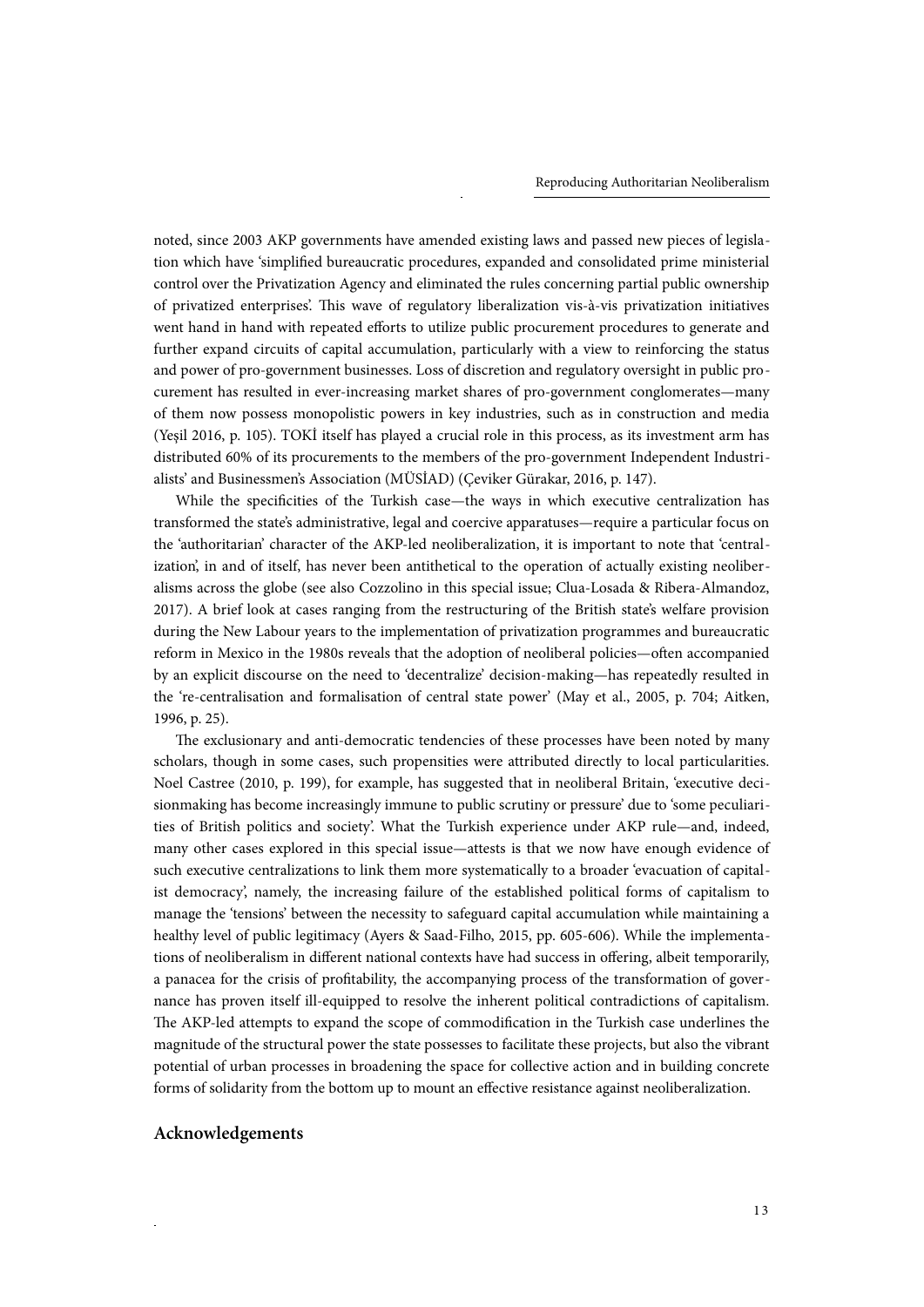I would like to thank Ian Bruff, Roberto Roccu and the two reviewers for comments on an earlier drat.

### **Notes on contributor**

Cemal Burak Tansel is Lecturer in International Politics in the Department of Politics at the University of Sheffield. His research focuses on the historical sociology of state formation and capitalist development in the Middle East and the political economy of development. He is the editor of States of Discipline: Authoritarian Neoliberalism and the Contested Reproduction of Capitalist Order (Rowman & Littleield International, 2017) plus the author of numerous journal articles and book chapters.

# **Notes**

- <sup>[2](#page-5-0)</sup> Law No. 2985, Official Gazette, 17 March 1984.
- [3](#page-6-0) Law No. 4966, Official Gazette, 7 August 2003.
- [4](#page-6-1) Law No. 5018, Official Gazette, 24 December 2003. See also Marschall et al. (2016, p. 205).
- <sup>[5](#page-6-2)</sup> Official Gazette, 16 January 2004.
- <sup>[6](#page-6-3)</sup> Law No. 5162, Official Gazette, 12 May 2004.
- <sup>[7](#page-6-4)</sup> Law No. 5273, Official Gazette, 15 December 2004. The amount of public land controlled by TOKİ would increase to 110 million m2 by 2011 (Atasoy, 2016, p. 671).
- <sup>[8](#page-6-5)</sup> Law No. 5609, Official Gazette, 28 March 2007.
- <sup>[9](#page-6-6)</sup> Law No. 5366, Official Gazette, 5 July 2005.
- <sup>[10](#page-7-0)</sup> Law No. 5216, Official Gazette, 23 July 2004; Law No. 5393, Official Gazette, 13 July 2005.
- <sup>[11](#page-7-1)</sup> Law No. 5793, Official Gazette, 6 August 2008.
- <sup>[12](#page-7-2)</sup> Law No. 6292, Official Gazette, 26 April 2012.
- <sup>[13](#page-7-3)</sup> Law No. 6306, Official Gazette, 31 May 2012.
- [14](#page-7-4) Law No. 5237, Official Gazette, 12 October 2004.
- <sup>[15](#page-7-5)</sup> 'Between 2004 and 2008, 11,543 [gecekondu] units in Istanbul were demolished, a record high for any period' (Kuyucu & Ünsal, 2010, p. 1484).
- <sup>[16](#page-9-0)</sup> The figure includes housing projects constructed for the urban poor, low- and middle-income groups, disaster housing as well as urban renewal projects (i.e. *gecekondu* transformation projects) and agricultural villages (TOKİ, 2016, p. 16).

 $1$  Gecekondu, the literal translation of which is 'built overnight', denotes irregular and illegal housing built without legal authorization, often on public land.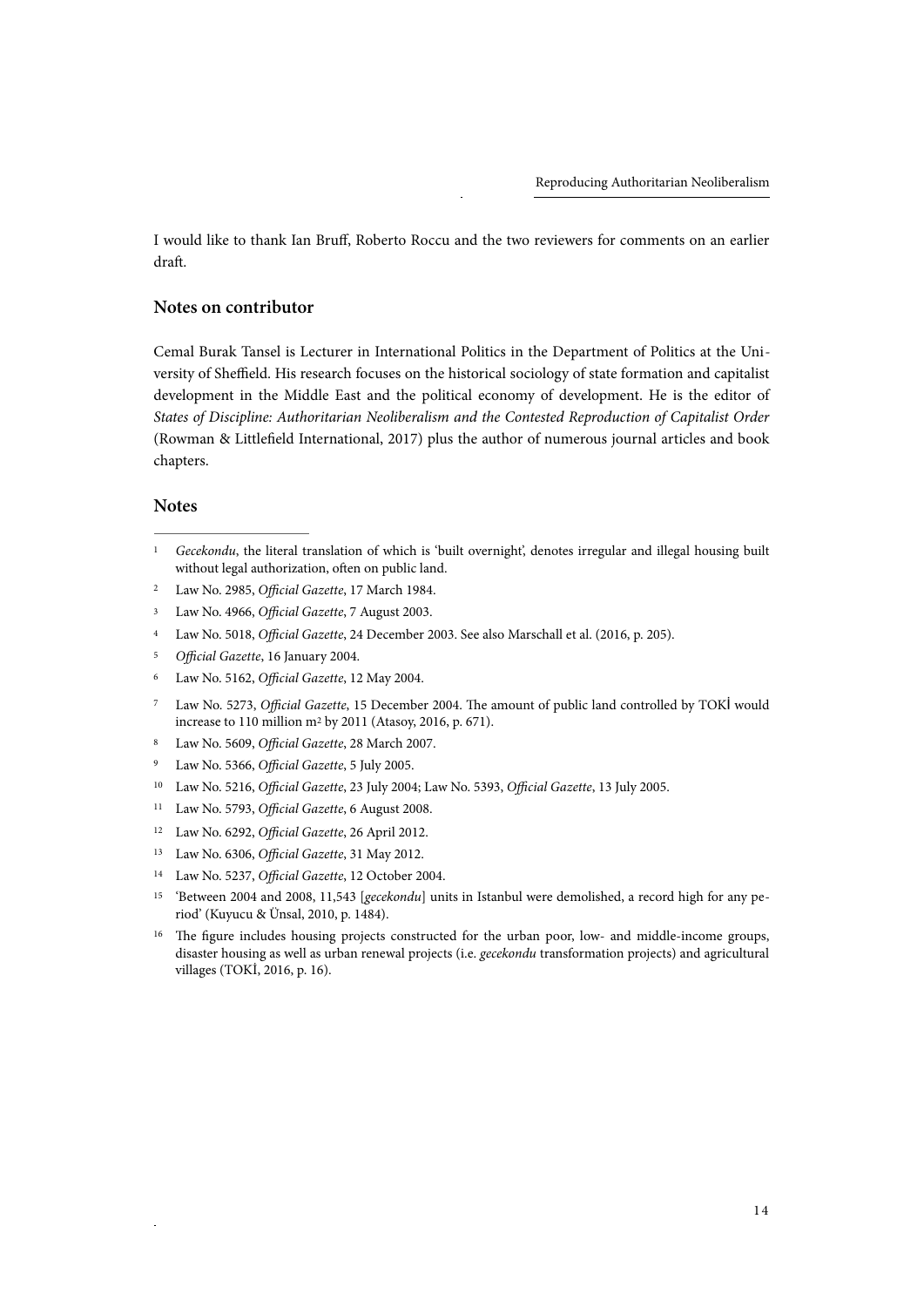#### **References**

- Aitken, R. (1996). Neoliberalism and identity: Redeining state and society in Mexico. In R. Aitken, N. Craske, G. A. Jones & D. E. Stansield (Eds.), Dismantling the Mexican State? (pp. 24-38). London: Palgrave Macmillan.
- Amnesty International (2013). Gezi Park protests: Brutal denial of the right to peaceful assembly in Turkey. Retrieved February 13, 2018, from [https://www.amnesty.org/download/Documents/](https://www.amnesty.org/download/Documents/12000/eur440222013en.pdf) [12000/eur440222013en.pdf](https://www.amnesty.org/download/Documents/12000/eur440222013en.pdf)
- Angın, M., & Bedirhanoğlu, P. (2013). AKP döneminde Türkiye'de büyük ölçekli özelleştirmeler ve devletin dönüşümü. Praksis, 30/31, 75-95.
- Atasoy, Y. (2016). Repossession, re-informalization and dispossession: The 'muddy terrain' of land commodification in Turkey. Journal of Agrarian Change, 17(4), 657-679.
- Ayers, A. J. & Saad-Filho, A. (2015). Democracy against neoliberalism: Paradoxes, limitations, transcendence. Critical Sociology, 41(4/5), 597-618.
- Balaban, A. (2011). İnşaat sektörü neyin lokomotifi? Birikim, 270, 19-26.
- Bartu-Candan, A. B., & Kolluoğlu, B. (2008). Emerging spaces of neoliberalism: A gated town and a public housing project in Istanbul. New Perspectives on Turkey, 39, 5-46.
- Bayırbağ, M. K. (2013). Continuity and change in public policy: Redistribution, exclusion and state rescaling in Turkey. International Journal of Urban and Regional Research, 37(4), 1123-1146.
- Benhabib, S. (2013). Turkey's authoritarian turn. *The New York Times*. Retrieved February 13, 2018, from http://www.nytimes.com/2013/06/04/opinion/turkeys-authoritarian-turn.html
- Bozkurt-Güngen, S. (2018). Labour and Authoritarian Neoliberalism: Changes and Continuities Under the AKP Governments in Turkey. South European Society and Politics, 23(2). DOI: 10.1080/13608746.2018.1471834.
- Bruff, I. (2014). The rise of authoritarian neoliberalism. Rethinking Marxism, 26(1), 113-129.
- Buğra, A. (1998). The immoral economy of housing in Turkey. International Journal of Urban and Regional Research, 22(2), 303-317.
- Buğra, A. & Savaşkan, O. (2014). New capitalism in Turkey: The relationship between politics, religion and business. Cheltenham: Edward Elgar.
- Castree, N. (2010). Crisis, continuity and change: Neoliberalism, the left and the future of capitalism. Antipode, 41(S1), pp. 185-213.
- Clua-Losada, M. & Ribera-Almandoz, O. (2017). Authoritarian neoliberalism and the disciplining of labour. In C. B. Tansel (Ed.), States of discipline: Authoritarian neoliberalism and the contested reproduction of capitalist order (pp. 29-45). London: Rowman & Littlefield International.
- Çavuşoğlu, E., & Strutz, J. (2014). Producing force and consent: Urban transformation and corporatism in Turkey. City, 18(2), 134-148.
- Çeviker Gürakar, E. (2016). Politics of favoritism in public procurement in Turkey: Reconigurations of dependency networks in the AKP era. Basingstoke: Palgrave Macmillan.
- Daily Sabah (2017). Turkey's public housing body TOKI eyes building 425,000 houses in 7 years. Retrieved February 13, 2018, from [https://www.dailysabah.com/real-estate/2017/03/26/turkeys](https://www.dailysabah.com/real-estate/2017/03/26/turkeys-public-housing-body-toki-eyes-building-425000-houses-in-7-years)[public-housing-body-toki-eyes-building-425000-houses-in-7-years](https://www.dailysabah.com/real-estate/2017/03/26/turkeys-public-housing-body-toki-eyes-building-425000-houses-in-7-years)
- Di Giovanni, A. (2017). Urban transformation under authoritarian neoliberalism. In C. B. Tansel (Ed.), States of discipline: Authoritarian neoliberalism and the contested reproduction of capitalist order (pp. 107-127). London: Rowman & Littlefield International.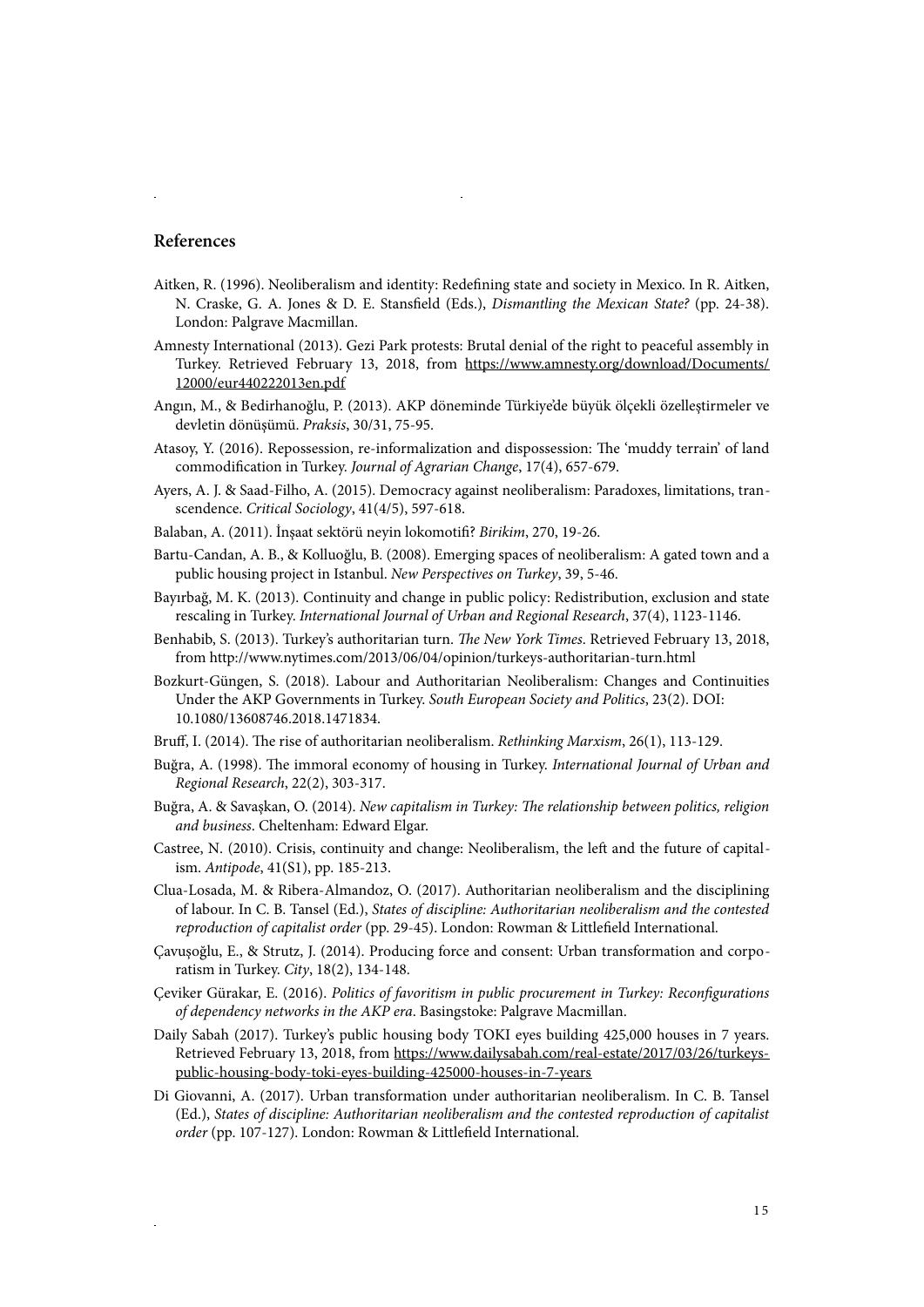- Doğan, E., & Stupar, A. (2017). The limits of growth: A case study of three mega-projects in Istanbul. Cities, 60(A), 281-288.
- Eliçin, Y. (2014). Neoliberal transformation of the Turkish city through the Urban Transformation Act. Habitat International, 41(C), 150–-55.
- Enlil, Z. M. (2011). The neoliberal agenda and the changing urban form of Istanbul. International Planning Studies, 16(1), 5-25.
- Eraydın, A., & Taşan-Kok, T. (2014). State response to contemporary urban movements in Turkey: A critical overview of state entrepreneurialism and authoritarian interventions. Antipode, 46(1), 110-129.
- Erensü, S., & Karaman, O. (2017). he work of a few trees: Gezi, politics and space. International Journal of Urban and Regional Research, 41(1), 19-36.
- Erman, T. (2001). The politics of squatter (Gecekondu) studies in Turkey: The changing representations of rural migrants in the academic discourse. Urban Studies, 38(7), 983-1002.
- Erman, T. (2016). Formalization by the state, re-informalization by the people: A gecekondu transformation housing estate as site of multiple discrepancies. International Journal of Urban and Regional Research, 40(2), 425-440.
- Erol, İ. & Unal, U. (2015). Role of construction sector in economic growth: New evidence from Turkey. MPRA Paper No. 68263. Retrieved February 13, 2018, from [https://mpra.ub.uni](https://mpra.ub.uni-muenchen.de/68263/)[muenchen.de/68263/](https://mpra.ub.uni-muenchen.de/68263/)
- Harvey, D. (1985). The urbanization of capital. Oxford: Basil Blackwell.
- Karaçimen, E. (2015). Interlinkages between credit, debt and the labour market: Evidence from Turkey. Cambridge Journal of Economics, 39(3), 751-767.
- Karaman, O. (2013). Urban neoliberalism with Islamic characteristics. Urban Studies, 50(16), 3412- 3427.
- Karaman, O. (2014). Resisting urban renewal in Istanbul. Urban Geography, 35(2), 290-310.
- Kayasü, S., & Yetişkul, E. (2014). Evolving legal and institutional frameworks of neoliberal urban policies in Turkey. METU Journal of the Faculty of Architecture, 31(2), 209-222.
- Kuyucu, Y. (2014). Law, property and ambiguity: The uses and abuses of legal ambiguity in remaking Istanbul's informal settlements. International Journal of Urban and Regional Research, 38(2), 609-627.
- Kuyucu, Y., & Ünsal, Ö. (2010). 'Urban transformation' as state-led property transfer: An analysis of two cases of urban renewal in Istanbul. Urban Studies, 47(7), 1479-1499.
- Lelandais, G. E. (2014). Space and identity in resistance against neoliberal urban planning in Turkey. International Journal of Urban and Regional Research, 38(5), 1785-1806.
- Lovering, J., & Türkmen, H. (2011). Bulldozer neo-liberalism in Istanbul: he state-led construction of property markets and the displacement of the urban poor. International Planning Studies, 16(1), 73-96.
- Marschall, M., Aydoğan, A., & Bulut, A. (2016). Does housing create votes? Explaining the electoral success of the AKP in Turkey. Electoral Studies, 42, 201-212.
- May, J., Cloke, P. & Johnsen, S. (2005). Re-phasing neoliberalism: New Labour and Britain's crisis of street homelessness. Antipode, 37(4), pp. 703-730.
- Moreno, L. (2014). The urban process under financialised capitalism. City,  $18(3)$ , 244-268.
- Saraçoğlu, C., & Demirtaş-Milz, N. (2014). Disasters as an ideological strategy for governing neoliberal urban transformation in Turkey: Insights from Izmir/Kadifekale. Disasters, 38(1), 178-201.